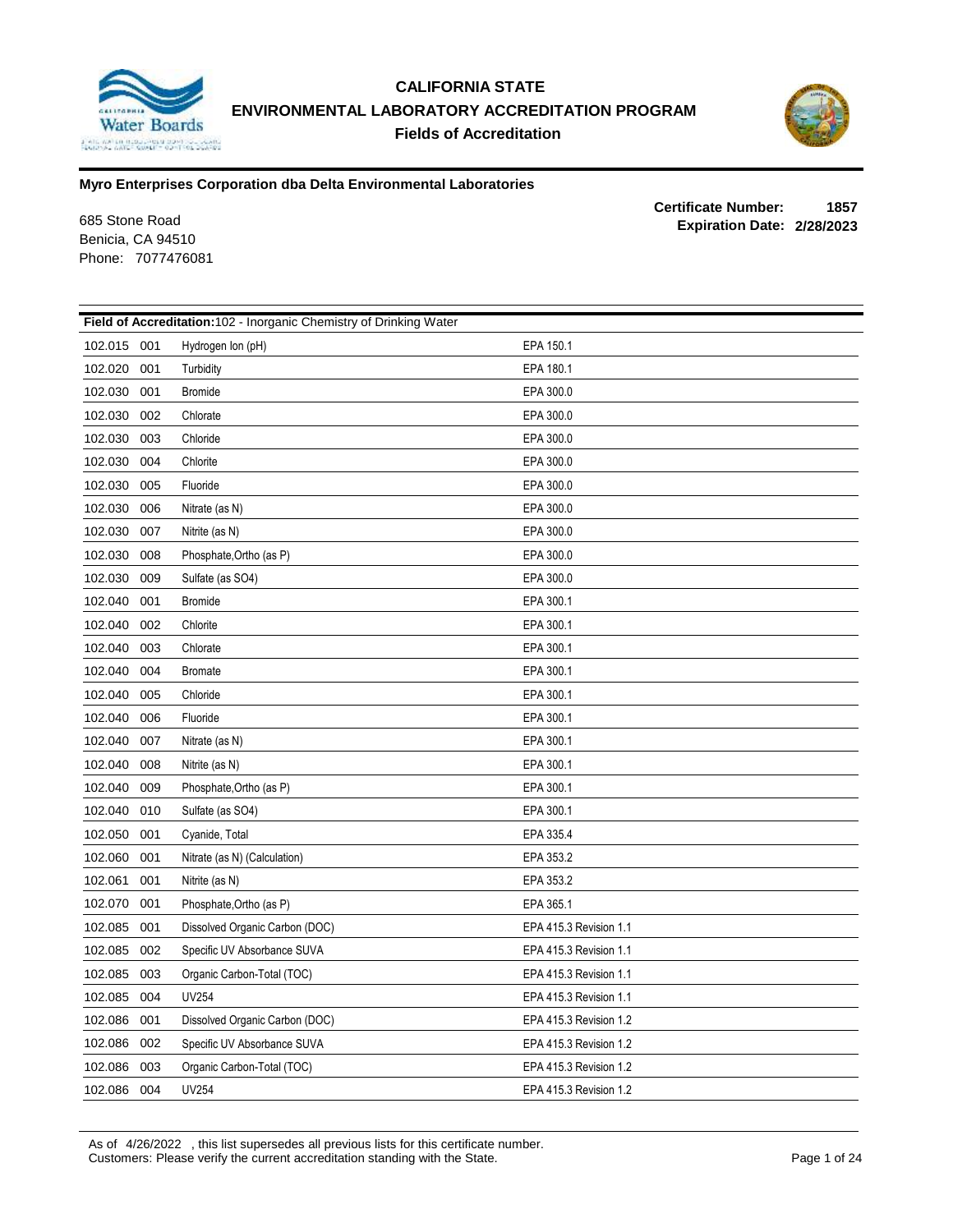| 102.095 | 001 | Turbidity                                                               | SM 2130 B-2001      |
|---------|-----|-------------------------------------------------------------------------|---------------------|
| 102.100 | 001 | Alkalinity                                                              | SM 2320 B-1997      |
| 102.121 | 001 | Hardness                                                                | SM 2340 C-1997      |
| 102.130 | 001 | Specific Conductance                                                    | SM 2510 B-1997      |
| 102.140 | 001 | Residue, Filterable TDS                                                 | SM 2540 C-1997      |
| 102.150 | 001 | Chloride                                                                | SM 4110 B-2000      |
| 102.150 | 002 | Fluoride                                                                | SM 4110 B-2000      |
| 102.150 | 003 | Nitrate (as N)                                                          | SM 4110 B-2000      |
| 102.150 | 004 | Nitrite (as N)                                                          | SM 4110 B-2000      |
| 102.150 | 005 | Phosphate, Ortho (as P)                                                 | SM 4110 B-2000      |
| 102.150 | 006 | Sulfate (as SO4)                                                        | SM 4110 B-2000      |
| 102.175 | 001 | Chlorine, Free                                                          | SM 4500-CI G-2000   |
| 102.175 | 002 | Chlorine, Total Residual                                                | SM 4500-CI G-2000   |
| 102.190 | 001 | Cyanide, Total                                                          | SM 4500-CN E-1999   |
| 102.192 | 001 | Cyanide, Amenable                                                       | SM 4500-CN G-1999   |
| 102.203 | 001 | Hydrogen Ion (pH)                                                       | SM 4500-H+ B-2000   |
| 102.220 | 001 | Nitrite (as N)                                                          | SM 4500-NO2 B-2000  |
| 102.232 | 002 | Nitrate (as N)                                                          | SM 4500-NO3- E-2000 |
| 102.234 | 002 | Nitrate (as N)                                                          | SM 4500-NO3 F-2000  |
| 102.240 | 001 | Phosphate, Ortho (as P)                                                 | SM 4500-P E-1999    |
| 102.241 | 001 | Phosphate, Ortho (as P)                                                 | SM 4500-P F-1999    |
| 102.242 | 001 | Silica                                                                  | SM 4500-SiO2 C-1997 |
| 102.243 | 001 | Silica                                                                  | SM 4500-SiO2 D-1997 |
| 102.244 | 001 | Silica                                                                  | SM 4500-SiO2 E-1997 |
| 102.262 | 001 | Organic Carbon-Total (TOC)                                              | SM 5310 C-2000      |
| 102.263 | 001 | Dissolved Organic Carbon (DOC)                                          | SM 5310 C-2000      |
| 102.265 | 001 | Dissolved Organic Carbon (DOC)                                          | SM 5310 D-2000      |
| 102.270 | 001 | Surfactants                                                             | SM 5540 C-2000      |
| 102.280 | 001 | <b>UV254</b>                                                            | SM 5910 B-2011      |
|         |     | Field of Accreditation: 103 - Toxic Chemical Elements of Drinking Water |                     |
| 103.030 | 001 | Mercury                                                                 | SM 3112 B           |
| 103.050 | 002 | Selenium                                                                | SM 3114 B           |
| 103.140 | 001 | Aluminum                                                                | EPA 200.8           |
| 103.140 | 002 | Antimony                                                                | EPA 200.8           |
| 103.140 | 003 | Arsenic                                                                 | EPA 200.8           |
| 103.140 | 004 | Barium                                                                  | EPA 200.8           |
| 103.140 | 005 | Beryllium                                                               | EPA 200.8           |
| 103.140 | 006 | Cadmium                                                                 | EPA 200.8           |
| 103.140 | 007 | Chromium                                                                | EPA 200.8           |
| 103.140 | 008 | Copper                                                                  | EPA 200.8           |
| 103.140 | 009 | Lead                                                                    | EPA 200.8           |
| 103.140 | 010 | Manganese                                                               | EPA 200.8           |

As of 4/26/2022 , this list supersedes all previous lists for this certificate number. Customers: Please verify the current accreditation standing with the State. Page 2 of 24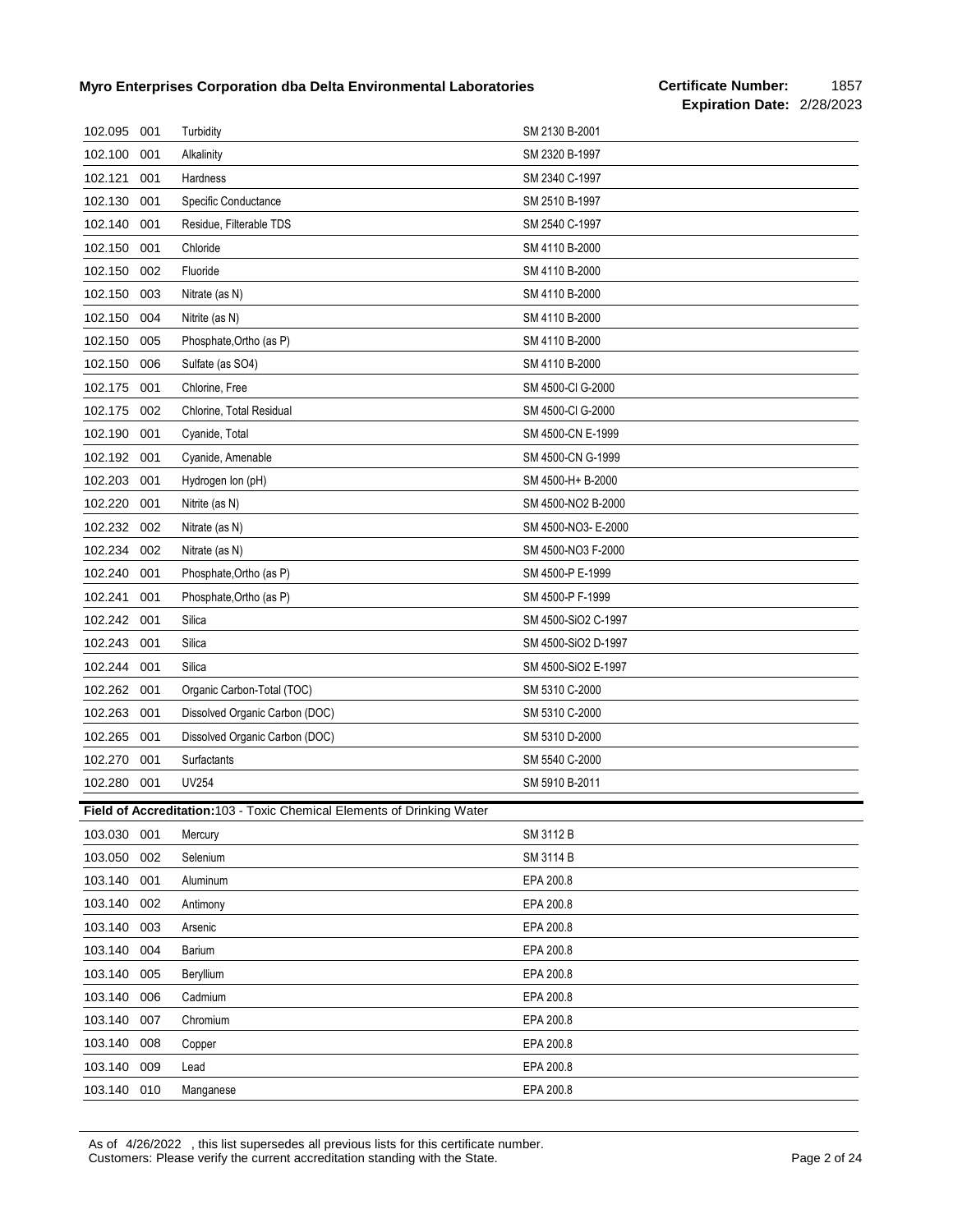| 103.140 011 |     | Mercury                                                                    | EPA 200.8    |
|-------------|-----|----------------------------------------------------------------------------|--------------|
| 103.140     | 012 | Nickel                                                                     | EPA 200.8    |
| 103.140     | 013 | Selenium                                                                   | EPA 200.8    |
| 103.140     | 014 | Silver                                                                     | EPA 200.8    |
| 103.140     | 015 | Thallium                                                                   | EPA 200.8    |
| 103.140     | 016 | Zinc                                                                       | EPA 200.8    |
| 103.140     | 017 | Boron                                                                      | EPA 200.8    |
| 103.140     | 018 | Vanadium                                                                   | EPA 200.8    |
| 103.140     | 019 | Strontium                                                                  | EPA 200.8    |
| 103.160     | 001 | Mercury                                                                    | EPA 245.1    |
|             |     | Field of Accreditation: 104 - Volatile Organic Chemistry of Drinking Water |              |
| 104.035 001 |     | 1,2,3-Trichloropropane (TCP)                                               | SRL 524M-TCP |
| 104.040     | 001 | Benzene                                                                    | EPA 524.2    |
| 104.040     | 007 | n-Butylbenzene                                                             | EPA 524.2    |
| 104.040     | 008 | sec-Butylbenzene                                                           | EPA 524.2    |
| 104.040     | 009 | tert-Butylbenzene                                                          | EPA 524.2    |
| 104.040     | 010 | Carbon Tetrachloride                                                       | EPA 524.2    |
| 104.040     | 011 | Chlorobenzene                                                              | EPA 524.2    |
| 104.040     | 015 | 2-Chlorotoluene                                                            | EPA 524.2    |
| 104.040     | 016 | 4-Chlorotoluene                                                            | EPA 524.2    |
| 104.040     | 019 | 1,3-Dichlorobenzene                                                        | EPA 524.2    |
| 104.040     | 020 | 1,2-Dichlorobenzene                                                        | EPA 524.2    |
| 104.040     | 021 | 1,4-Dichlorobenzene                                                        | EPA 524.2    |
| 104.040     | 022 | Dichlorodifluoromethane                                                    | EPA 524.2    |
| 104.040     | 023 | 1,1-Dichloroethane                                                         | EPA 524.2    |
| 104.040     | 024 | 1,2-Dichloroethane (Ethylene Dichloride)                                   | EPA 524.2    |
| 104.040     | 025 | 1,1-Dichloroethylene (1,1-Dichloroethene)                                  | EPA 524.2    |
| 104.040     | 026 | cis-1,2-Dichloroethylene (cis 1,2 Dichloroethene)                          | EPA 524.2    |
| 104.040     | 027 | trans-1,2-Dichloroethylene (trans- 1,2 Dichloroethene)                     | EPA 524.2    |
| 104.040     | 028 | Dichloromethane (Methylene Chloride)                                       | EPA 524.2    |
| 104.040     | 029 | 1,2-Dichloropropane                                                        | EPA 524.2    |
| 104.040     | 033 | cis-1,3-Dichloropropylene (cis 1,3 Dichloropropene)                        | EPA 524.2    |
| 104.040     | 034 | trans-1,3-Dichloropropylene (trans-1,3 Dichloropropene)                    | EPA 524.2    |
| 104.040     | 035 | Ethylbenzene                                                               | EPA 524.2    |
| 104.040     | 037 | Isopropylbenzene                                                           | EPA 524.2    |
| 104.040     | 039 | Naphthalene                                                                | EPA 524.2    |
| 104.040     | 041 | N-propylbenzene                                                            | EPA 524.2    |
| 104.040     | 042 | Styrene                                                                    | EPA 524.2    |
| 104.040     | 043 | 1,1,1,2-Tetrachloroethane                                                  | EPA 524.2    |
| 104.040     | 044 | 1,1,2,2-Tetrachloroethane                                                  | EPA 524.2    |
| 104.040     | 045 | Tetrachloroethylene (Tetrachloroethene)                                    | EPA 524.2    |
| 104.040     | 046 | Toluene                                                                    | EPA 524.2    |

As of 4/26/2022 , this list supersedes all previous lists for this certificate number. Customers: Please verify the current accreditation standing with the State. Page 3 of 24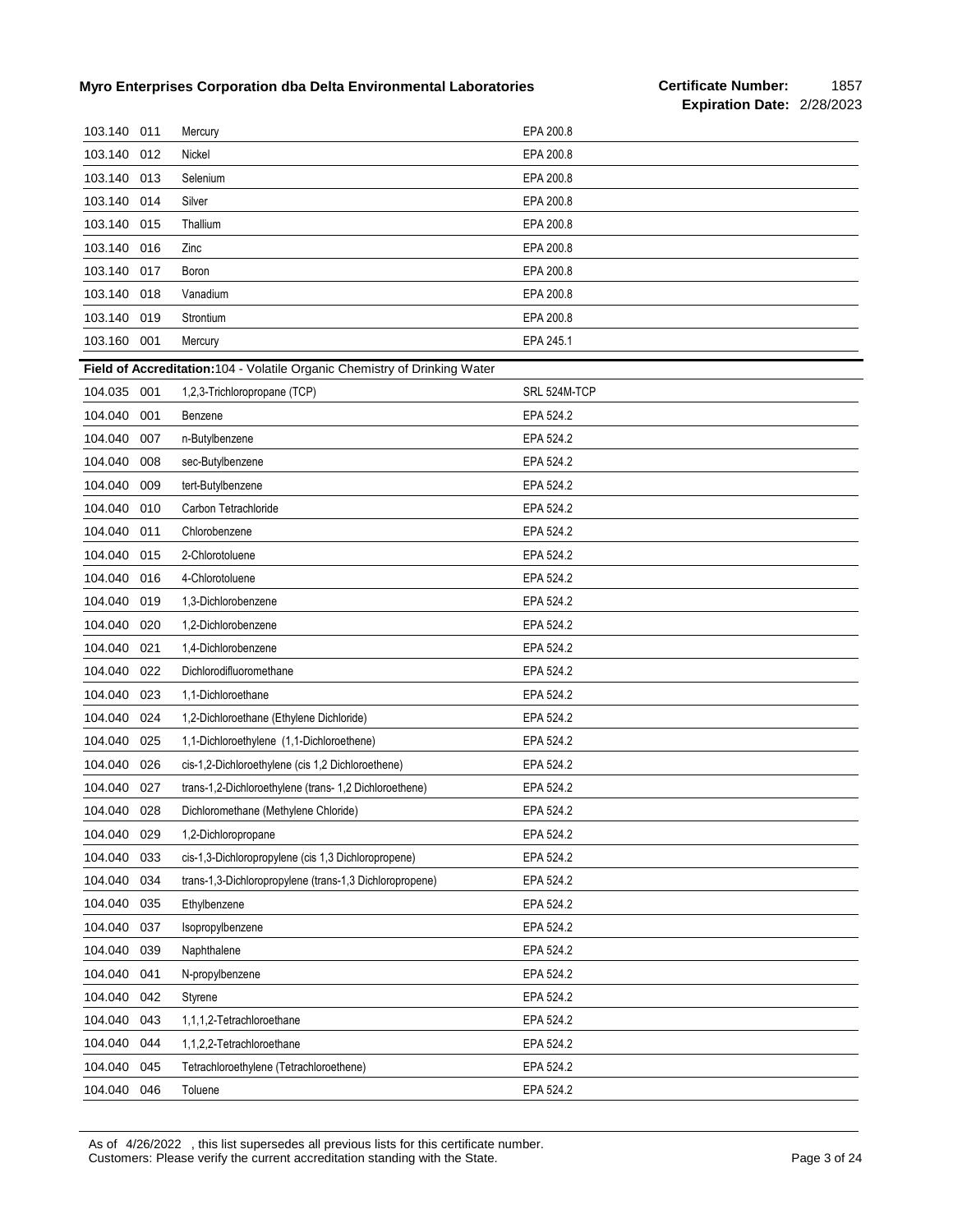| 104.040 | 047 | 1,2,3-Trichlorobenzene                                 | EPA 524.2 |
|---------|-----|--------------------------------------------------------|-----------|
| 104.040 | 048 | 1,2,4-Trichlorobenzene                                 | EPA 524.2 |
| 104.040 | 049 | 1,1,1-Trichloroethane                                  | EPA 524.2 |
| 104.040 | 050 | 1,1,2-Trichloroethane                                  | EPA 524.2 |
| 104.040 | 051 | Trichloroethylene (Trichloroethene)                    | EPA 524.2 |
| 104.040 | 052 | Trichlorofluoromethane                                 | EPA 524.2 |
| 104.040 | 054 | 1,2,4-Trimethylbenzene                                 | EPA 524.2 |
| 104.040 | 055 | 1,3,5-Trimethylbenzene                                 | EPA 524.2 |
| 104.040 | 056 | Vinyl Chloride                                         | EPA 524.2 |
| 104.040 | 058 | m-Xylene                                               | EPA 524.2 |
| 104.040 | 059 | o-Xylene                                               | EPA 524.2 |
| 104.040 | 060 | p-Xylene                                               | EPA 524.2 |
| 104.040 | 061 | Carbon Disulfide                                       | EPA 524.2 |
| 104.040 | 062 | Methyl isobutyl ketone (MIBK, 4-Methyl-2-pentanone)    | EPA 524.2 |
| 104.040 | 063 | m+p-Xylene                                             | EPA 524.2 |
| 104.045 | 001 | Bromodichloromethane                                   | EPA 524.2 |
| 104.045 | 002 | Bromoform                                              | EPA 524.2 |
| 104.045 | 003 | Chloroform                                             | EPA 524.2 |
| 104.045 | 004 | Dibromochloromethane (Chlorodibromomethane)            | EPA 524.2 |
| 104.050 | 002 | Methyl tert-butyl Ether (MTBE)                         | EPA 524.2 |
| 104.050 | 003 | tert-Amyl Methyl Ether (TAME)                          | EPA 524.2 |
| 104.050 | 004 | Ethyl tert-butyl Ether (ETBE)                          | EPA 524.2 |
| 104.050 | 005 | Trichlorotrifluoroethane (Freon 113)                   | EPA 524.2 |
| 104.050 | 006 | t-Butyl alcohol (2-Methyl-2-propanol)                  | EPA 524.2 |
| 104.055 | 001 | Benzene                                                | EPA 524.3 |
| 104.055 | 002 | Carbon Tetrachloride                                   | EPA 524.3 |
| 104.055 | 003 | Chlorobenzene                                          | EPA 524.3 |
| 104.055 | 004 | 1,2-Dichlorobenzene                                    | EPA 524.3 |
| 104.055 | 005 | 1,4-Dichlorobenzene                                    | EPA 524.3 |
| 104.055 | 006 | 1,2-Dichloroethane (Ethylene Dichloride)               | EPA 524.3 |
| 104.055 | 007 | cis-1,2-Dichloroethylene (cis 1,2 Dichloroethene)      | EPA 524.3 |
| 104.055 | 008 | trans-1,2-Dichloroethylene (trans- 1,2 Dichloroethene) | EPA 524.3 |
| 104.055 | 009 | Dichloromethane (Methylene Chloride)                   | EPA 524.3 |
| 104.055 | 010 | 1,2-Dichloropropane                                    | EPA 524.3 |
| 104.055 | 011 | Ethylbenzene                                           | EPA 524.3 |
| 104.055 | 012 | Styrene                                                | EPA 524.3 |
| 104.055 | 013 | Tetrachloroethylene (Tetrachloroethene)                | EPA 524.3 |
| 104.055 | 014 | 1,1,1-Trichloroethane                                  | EPA 524.3 |
| 104.055 | 015 | Trichloroethylene (Trichloroethene)                    | EPA 524.3 |
| 104.055 | 016 | Toluene                                                | EPA 524.3 |
| 104.055 | 017 | 1,2,4-Trichlorobenzene                                 | EPA 524.3 |
| 104.055 | 018 | 1,1-Dichloroethylene (1,1-Dichloroethene)              | EPA 524.3 |

As of 4/26/2022 , this list supersedes all previous lists for this certificate number. Customers: Please verify the current accreditation standing with the State. Page 4 of 24 of 24 of 24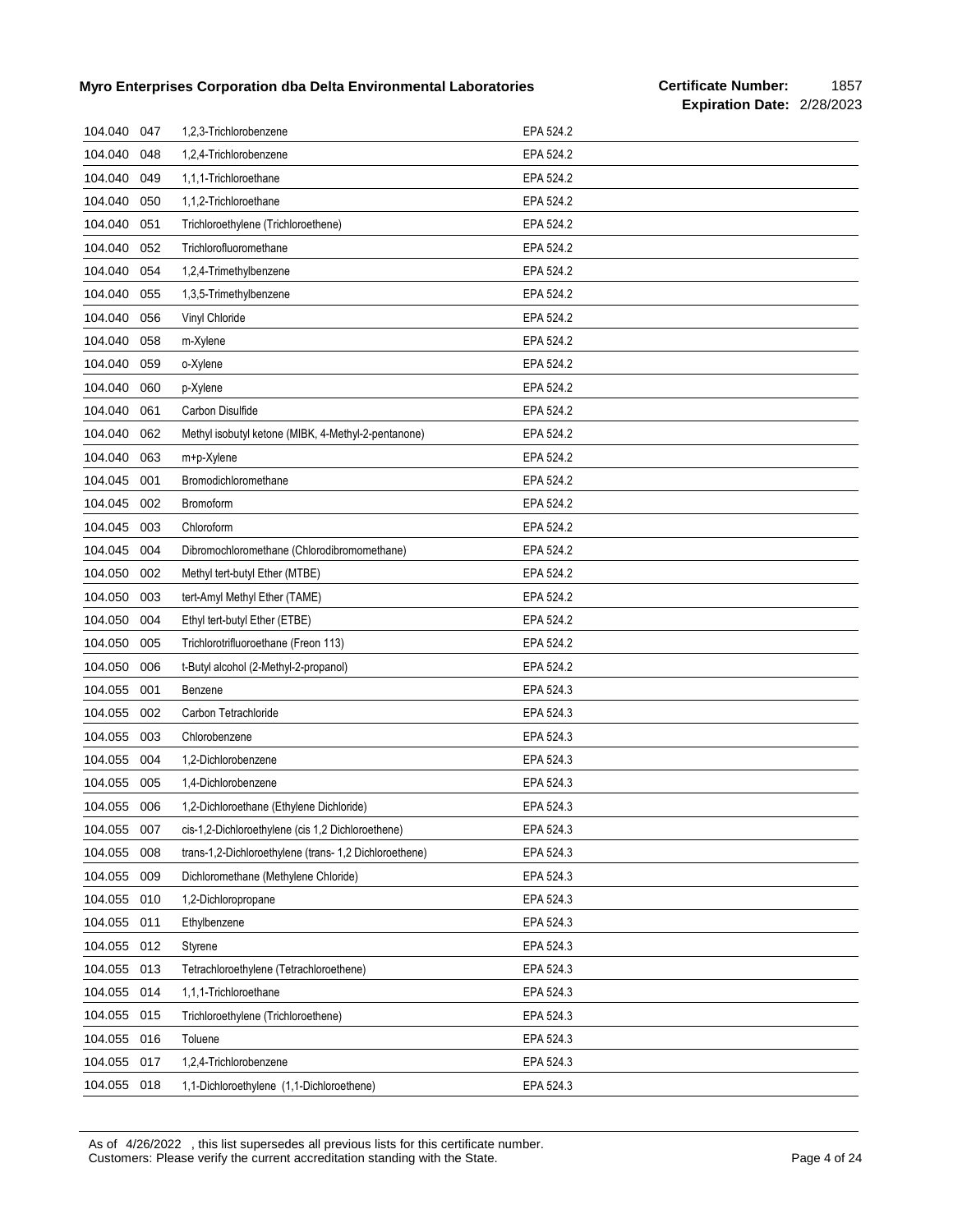| 104.055 019 |     | 1,1,2-Trichloroethane                                                          | EPA 524.3      |
|-------------|-----|--------------------------------------------------------------------------------|----------------|
| 104.055     | 020 | Vinyl Chloride                                                                 | EPA 524.3      |
| 104.055     | 022 | 1,2-Dibromo-3-chloropropane (DBCP)                                             | EPA 524.3      |
| 104.055     | 023 | 1,2-Dibromoethane (EDB)                                                        | EPA 524.3      |
| 104.055     | 024 | m-Xylene                                                                       | EPA 524.3      |
| 104.055     | 025 | o-Xylene                                                                       | EPA 524.3      |
| 104.055     | 026 | p-Xylene                                                                       | EPA 524.3      |
| 104.055     | 027 | m+p-Xylene                                                                     | EPA 524.3      |
| 104.057     | 001 | Di-isopropyl Ether (DIPE)                                                      | EPA 524.3      |
| 104.057     | 002 | Methyl tert-butyl Ether (MTBE)                                                 | EPA 524.3      |
| 104.057     | 003 | tert-Amyl Methyl Ether (TAME)                                                  | EPA 524.3      |
| 104.057     | 004 | Ethyl tert-butyl Ether (ETBE)                                                  | EPA 524.3      |
| 104.057     | 005 | Trichlorofluoromethane (Freon 11)                                              | EPA 524.3      |
| 104.057     | 006 | t-Butyl alcohol (2-Methyl-2-propanol)                                          | EPA 524.3      |
| 104.057     | 007 | Trichlorotrifluoroethane (Freon 113)                                           | EPA 524.3      |
|             |     | Field of Accreditation:105 - Semi-volatile Organic Chemistry of Drinking Water |                |
| 105.010     | 015 | PCBs as Aroclors (screen)                                                      | <b>EPA 505</b> |
| 105.035     | 002 | Endosulfan I                                                                   | <b>EPA 508</b> |
| 105.035     | 003 | Endosulfan II                                                                  | <b>EPA 508</b> |
| 105.035     | 004 | Endosulfan Sulfate                                                             | <b>EPA 508</b> |
| 105.035     | 006 | Endrin Aldehyde                                                                | <b>EPA 508</b> |
| 105.035     | 010 | Lindane (HCH-gamma)                                                            | <b>EPA 508</b> |
| 105.035     | 013 | Chlordane                                                                      | <b>EPA 508</b> |
| 105.035     | 014 | Toxaphene                                                                      | <b>EPA 508</b> |
| 105.060     | 001 | PCBs as Decachlorobiphenyl                                                     | EPA 508 A      |
| 105.070     | 001 | Bentazon                                                                       | EPA 515.1      |
| 105.070     | 002 | $2,4-D$                                                                        | EPA 515.1      |
| 105.070     | 003 | Dalapon                                                                        | EPA 515.1      |
| 105.070     | 004 | Dicamba                                                                        | EPA 515.1      |
| 105.070     | 005 | Dinoseb                                                                        | EPA 515.1      |
| 105.070     | 006 | Pentachlorophenol                                                              | EPA 515.1      |
| 105.070     | 007 | Picloram                                                                       | EPA 515.1      |
| 105.070     | 008 | 2,4,5-TP (Silvex)                                                              | EPA 515.1      |
| 105.080     | 001 | $2,4-D$                                                                        | EPA 515.2      |
| 105.080     | 002 | Dicamba                                                                        | EPA 515.2      |
| 105.080     | 003 | Dinoseb                                                                        | EPA 515.2      |
| 105.080     | 004 | Pentachlorophenol                                                              | EPA 515.2      |
| 105.080     | 005 | Picloram                                                                       | EPA 515.2      |
| 105.080     | 006 | 2,4,5-TP (Silvex)                                                              | EPA 515.2      |
| 105.080     | 007 | Bentazon                                                                       | EPA 515.2      |
| 105.082     | 001 | $2,4-D$                                                                        | EPA 515.3      |
| 105.082     | 002 | Dinoseb                                                                        | EPA 515.3      |

As of 4/26/2022 , this list supersedes all previous lists for this certificate number. Customers: Please verify the current accreditation standing with the State. Page 5 of 24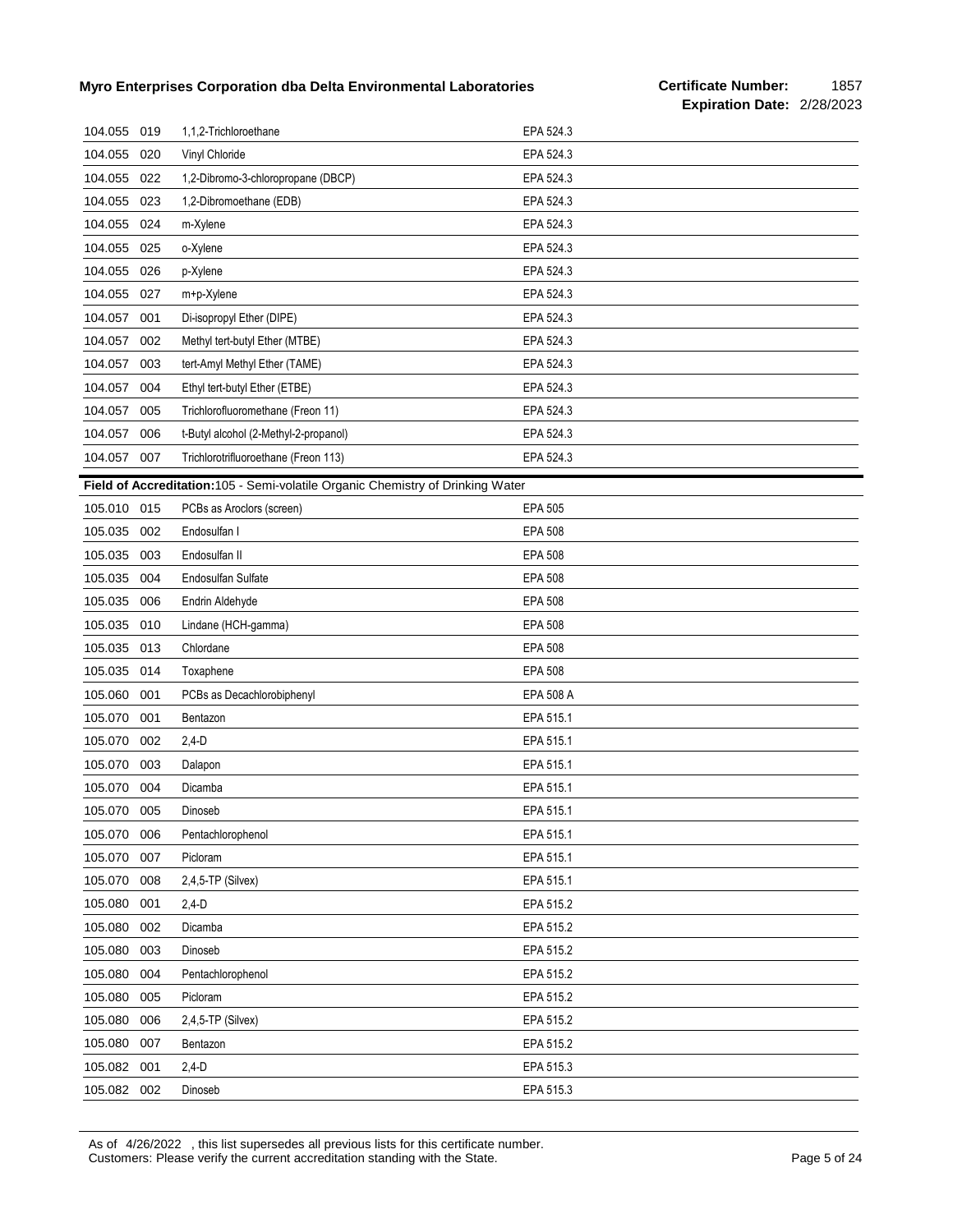| 105.082 | 003 | Pentachlorophenol          | EPA 515.3 |
|---------|-----|----------------------------|-----------|
| 105.082 | 004 | Picloram                   | EPA 515.3 |
| 105.082 | 005 | $2,4,5$ -TP (Silvex)       | EPA 515.3 |
| 105.082 | 006 | Bentazon                   | EPA 515.3 |
| 105.082 | 007 | Dalapon                    | EPA 515.3 |
| 105.082 | 008 | Dicamba                    | EPA 515.3 |
| 105.090 | 001 | Alachlor                   | EPA 525.2 |
| 105.090 | 002 | Aldrin                     | EPA 525.2 |
| 105.090 | 003 | Atrazine                   | EPA 525.2 |
| 105.090 | 004 | Benzo(a)pyrene             | EPA 525.2 |
| 105.090 | 005 | <b>Butachlor</b>           | EPA 525.2 |
| 105.090 | 006 | Chlordane                  | EPA 525.2 |
| 105.090 | 007 | Dieldrin                   | EPA 525.2 |
| 105.090 | 008 | Di(2-ethylhexyl) Adipate   | EPA 525.2 |
| 105.090 | 009 | Di(2-ethylhexyl) Phthalate | EPA 525.2 |
| 105.090 | 013 | Endrin                     | EPA 525.2 |
| 105.090 | 014 | Heptachlor                 | EPA 525.2 |
| 105.090 | 015 | Heptachlor Epoxide         | EPA 525.2 |
| 105.090 | 016 | Hexachlorobenzene          | EPA 525.2 |
| 105.090 | 017 | Hexachlorocyclopentadiene  | EPA 525.2 |
| 105.090 | 018 | Lindane (HCH-gamma)        | EPA 525.2 |
| 105.090 | 019 | Methoxychlor               | EPA 525.2 |
| 105.090 | 022 | Molinate                   | EPA 525.2 |
| 105.090 | 025 | Simazine                   | EPA 525.2 |
| 105.090 | 026 | Toxaphene                  | EPA 525.2 |
| 105.090 | 028 | Thiobencarb                | EPA 525.2 |
| 105.091 | 001 | Alachlor                   | EPA 525.3 |
| 105.091 | 002 | Aldrin                     | EPA 525.3 |
| 105.091 | 003 | Atrazine                   | EPA 525.3 |
| 105.091 | 005 | Benzo(a)pyrene             | EPA 525.3 |
| 105.091 | 006 | Butachlor                  | EPA 525.3 |
| 105.091 | 007 | Chlordane                  | EPA 525.3 |
| 105.091 | 009 | Di(2-ethylhexyl) Adipate   | EPA 525.3 |
| 105.091 | 010 | Dieldrin                   | EPA 525.3 |
| 105.091 | 011 | Endrin                     | EPA 525.3 |
| 105.091 | 012 | Heptachlor                 | EPA 525.3 |
| 105.091 | 013 | Heptachlor Epoxide         | EPA 525.3 |
| 105.091 | 014 | Hexachlorobenzene          | EPA 525.3 |
| 105.091 | 015 | Hexachlorocyclopentadiene  | EPA 525.3 |
| 105.091 | 016 | Lindane (HCH-gamma)        | EPA 525.3 |
| 105.091 | 017 | Methoxychlor               | EPA 525.3 |
| 105.091 | 018 | Metolachlor                | EPA 525.3 |

As of 4/26/2022 , this list supersedes all previous lists for this certificate number. Customers: Please verify the current accreditation standing with the State. Page 6 of 24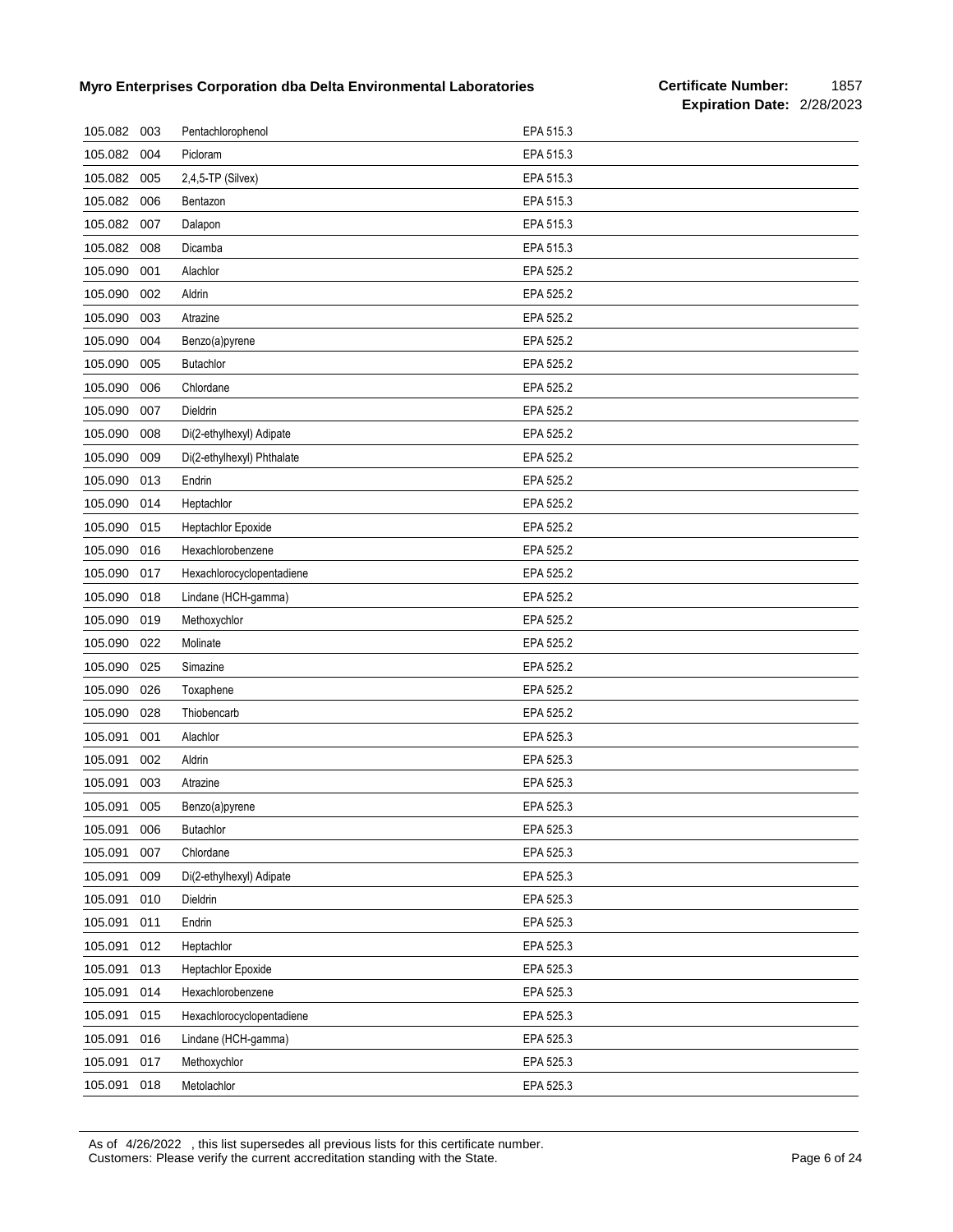| 105.091     | 019 | Metribuzin                                                                | EPA 525.3                 |
|-------------|-----|---------------------------------------------------------------------------|---------------------------|
| 105.091     | 020 | Molinate                                                                  | EPA 525.3                 |
| 105.091     | 022 | Propachlor                                                                | EPA 525.3                 |
| 105.091     | 023 | Simazine                                                                  | EPA 525.3                 |
| 105.091     | 024 | Thiobencarb                                                               | EPA 525.3                 |
| 105.091     | 025 | Toxaphene                                                                 | EPA 525.3                 |
| 105.091     | 026 | PCBs as Aroclors                                                          | EPA 525.3                 |
| 105.095     | 001 | Thiobencarb                                                               | <b>EPA 527</b>            |
| 105.150     | 001 | Diquat                                                                    | EPA 549.2                 |
| 105.210     | 002 | $2,4-D$                                                                   | <b>EPA 555</b>            |
| 105.210     | 004 | Dinoseb                                                                   | <b>EPA 555</b>            |
| 105.210     | 005 | Pentachlorophenol                                                         | <b>EPA 555</b>            |
| 105.210     | 006 | Picloram                                                                  | <b>EPA 555</b>            |
| 105.210     | 007 | 2,4,5-TP (Silvex)                                                         | <b>EPA 555</b>            |
| 105.210 008 |     | Bentazon                                                                  | <b>EPA 555</b>            |
|             |     | Field of Accreditation: 108 - Inorganic Constituents in Non-Potable Water |                           |
| 108.001     | 001 | Specific Conductance                                                      | EPA 120.1 (1982 Rev.1.0)  |
| 108.005     | 001 | Hydrogen Ion (pH)                                                         | EPA 150.2 (1982)          |
| 108.007     | 001 | Residue, Volatile                                                         | EPA 160.4 (1971)          |
| 108.009     | 001 | Turbidity                                                                 | EPA 180.1 (1993 Rev. 2.0) |
| 108.015     | 001 | Calcium                                                                   | EPA 200.8 (1994 Rev. 5.4) |
| 108.015     | 002 | Magnesium                                                                 | EPA 200.8 (1994 Rev. 5.4) |
| 108.015     | 003 | Potassium                                                                 | EPA 200.8 (1994 Rev. 5.4) |
| 108.015     | 005 | Sodium                                                                    | EPA 200.8 (1994 Rev. 5.4) |
| 108.017     | 002 | Chloride                                                                  | EPA 300.0 (1993 Rev. 2.1) |
| 108.017     | 003 | Fluoride                                                                  | EPA 300.0 (1993 Rev. 2.1) |
| 108.017     | 004 | Nitrate (as N)                                                            | EPA 300.0 (1993 Rev. 2.1) |
| 108.017     | 005 | Nitrate-Nitrite (as N)                                                    | EPA 300.0 (1993 Rev. 2.1) |
| 108.017     | 006 | Nitrite (as N)                                                            | EPA 300.0 (1993 Rev. 2.1) |
| 108.017 007 |     | Phosphate, Ortho (as P)                                                   | EPA 300.0 (1993 Rev. 2.1) |
| 108.017     | 008 | Sulfate (as SO4)                                                          | EPA 300.0 (1993 Rev. 2.1) |
| 108.019     | 002 | Chloride                                                                  | EPA 300.1 (1997 Rev.1.0)  |
| 108.019     | 003 | Fluoride                                                                  | EPA 300.1 (1997 Rev.1.0)  |
| 108.019     | 004 | Nitrate (as N)                                                            | EPA 300.1 (1997 Rev.1.0)  |
| 108.019     | 005 | Nitrate-Nitrite (as N)                                                    | EPA 300.1 (1997 Rev.1.0)  |
| 108.019     | 006 | Nitrite (as N)                                                            | EPA 300.1 (1997 Rev.1.0)  |
| 108.019     | 007 | Phosphate, Ortho (as P)                                                   | EPA 300.1 (1997 Rev.1.0)  |
| 108.019     | 008 | Sulfate (as SO4)                                                          | EPA 300.1 (1997 Rev.1.0)  |
| 108.023     | 001 | Cyanide, Total                                                            | EPA 335.4 (1993 Rev. 1.0) |
| 108.025     | 001 | Ammonia (as N)                                                            | EPA 350.1 (1993 Rev. 2.0) |
| 108.025     | 002 | Kjeldahl Nitrogen, Total (as N)                                           | EPA 350.1 (1993 Rev. 2.0) |
| 108.027     | 001 | Kjeldahl Nitrogen, Total (as N)                                           | EPA 351.1 (1978 Rev.1.0)  |

As of 4/26/2022 , this list supersedes all previous lists for this certificate number. Customers: Please verify the current accreditation standing with the State. Page 7 of 24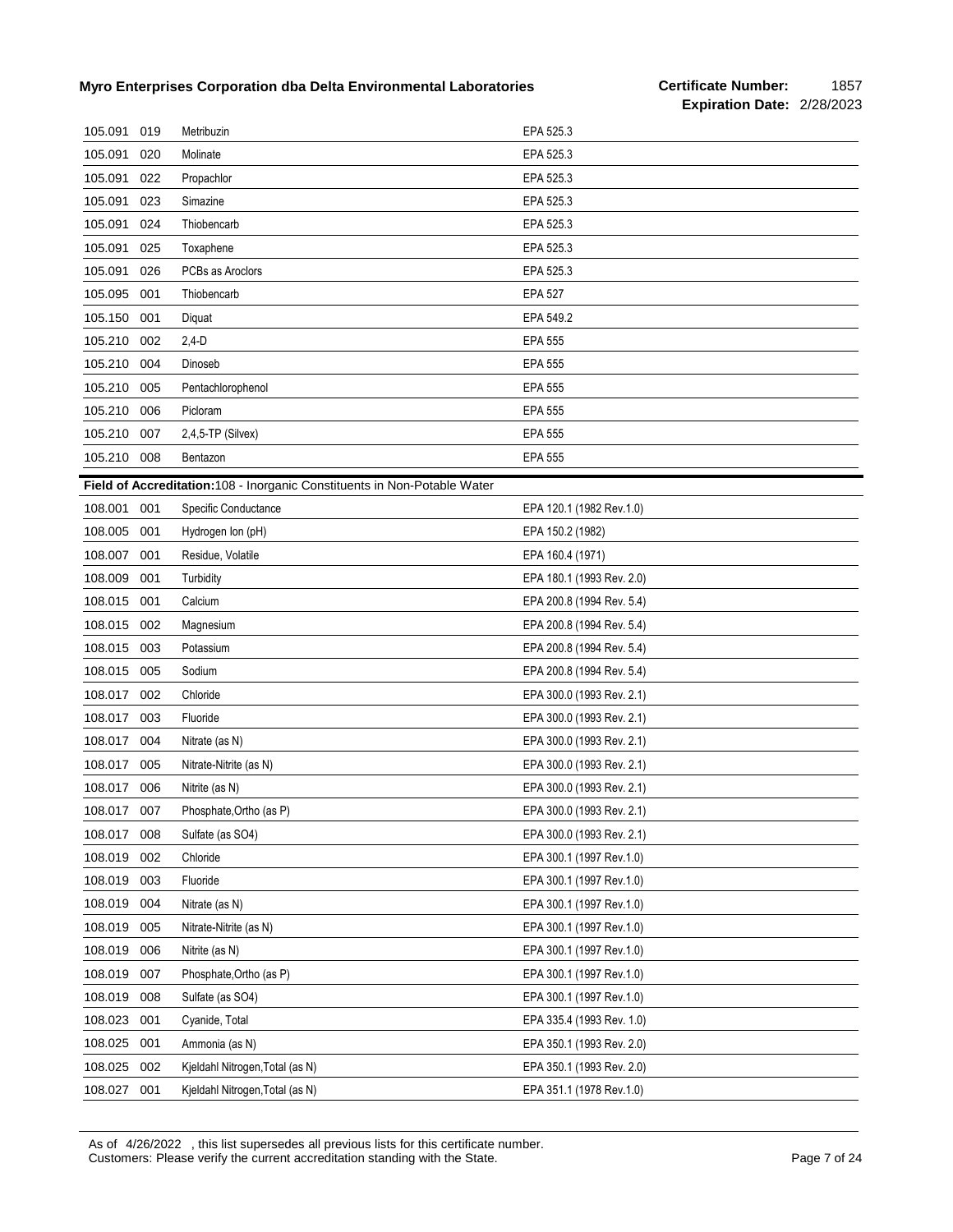## **Certificate Number:** 1857 **Expiration Date:** 2/28/2023

| 108.029 | 001 | Kjeldahl Nitrogen, Total (as N) | EPA 351.2 (1993 Rev. 2.0) |
|---------|-----|---------------------------------|---------------------------|
| 108.031 | 001 | Nitrate (as N)                  | EPA 352.1 (1971 Rev. 1.0) |
| 108.033 | 001 | Nitrate-Nitrite (as N)          | EPA 353.2 (1993 Rev. 2.0) |
| 108.033 | 002 | Nitrite (as N)                  | EPA 353.2 (1993 Rev. 2.0) |
| 108.035 | 002 | Phosphorus, Total               | EPA 365.1 (1993 Rev. 2.0) |
| 108.037 | 001 | Phosphate, Ortho (as P)         | EPA 365.3 (1978)          |
| 108.037 | 002 | Phosphorus, Total               | EPA 365.3 (1978)          |
| 108.039 | 001 | Phosphorus, Total               | EPA 365.4 (1974)          |
| 108.045 | 001 | Chemical Oxygen Demand          | EPA 410.4 (1993 Rev. 2.0) |
| 108.047 | 001 | Phenols, Total                  | EPA 420.1 (1978 Rev. 1.0) |
| 108.049 | 001 | Phenols, Total                  | EPA 420.4 (1993 Rev. 2.0) |
| 108.053 | 001 | Oil & Grease, Total Recoverable | EPA 1664 A                |
| 108.053 | 002 | Oil & Grease, Total Recoverable | EPA 1664 B                |
| 108.055 | 001 | Color                           | SM 2120 B-2011            |
| 108.057 | 001 | Color                           | SM 2120 F-2011            |
| 108.059 | 001 | Turbidity                       | SM 2130 B-2011            |
| 108.063 | 001 | Alkalinity                      | SM 2320 B-2011            |
| 108.067 | 001 | Hardness                        | SM 2340 C-2011            |
| 108.069 | 001 | Specific Conductance            | SM 2510 B-2011            |
| 108.071 | 001 | Residue, Total                  | SM 2540 B-2011            |
| 108.073 | 001 | Residue, Filterable TDS         | SM 2540 C-2011            |
| 108.075 | 001 | Residue, Non-filterable TSS     | SM 2540 D-2011            |
| 108.077 | 001 | Residue, Volatile               | SM 2540 E-2011            |
| 108.079 | 001 | Residue, Settleable             | SM 2540 F-2011            |
| 108.085 | 001 | Calcium                         | SM 3125 B-2011            |
| 108.085 | 002 | Magnesium                       | SM 3125 B-2011            |
| 108.085 | 003 | Potassium                       | SM 3125 B-2011            |
| 108.085 | 005 | Sodium                          | SM 3125 B-2011            |
| 108.095 | 002 | Chloride                        | SM 4110 B-2011            |
| 108.095 | 003 | Fluoride                        | SM 4110 B-2011            |
| 108.095 | 004 | Nitrate (as N)                  | SM 4110 B-2011            |
| 108.095 | 005 | Nitrate-Nitrite (as N)          | SM 4110 B-2011            |
| 108.095 | 006 | Nitrite (as N)                  | SM 4110 B-2011            |
| 108.095 | 007 | Phosphate, Ortho (as P)         | SM 4110 B-2011            |
| 108.095 | 008 | Sulfate (as SO4)                | SM 4110 B-2011            |
| 108.097 | 001 | <b>Bromide</b>                  | SM 4110 C-2011            |
| 108.097 | 002 | Chloride                        | SM 4110 C-2011            |
| 108.097 | 003 | Fluoride                        | SM 4110 C-2011            |
| 108.097 | 004 | Nitrate (as N)                  | SM 4110 C-2011            |
| 108.097 | 005 | Nitrate-Nitrite (as N)          | SM 4110 C-2011            |
| 108.097 | 006 | Nitrite (as N)                  | SM 4110 C-2011            |
| 108.097 | 007 | Phosphate, Ortho (as P)         | SM 4110 C-2011            |

As of 4/26/2022 , this list supersedes all previous lists for this certificate number. Customers: Please verify the current accreditation standing with the State. Page 8 of 24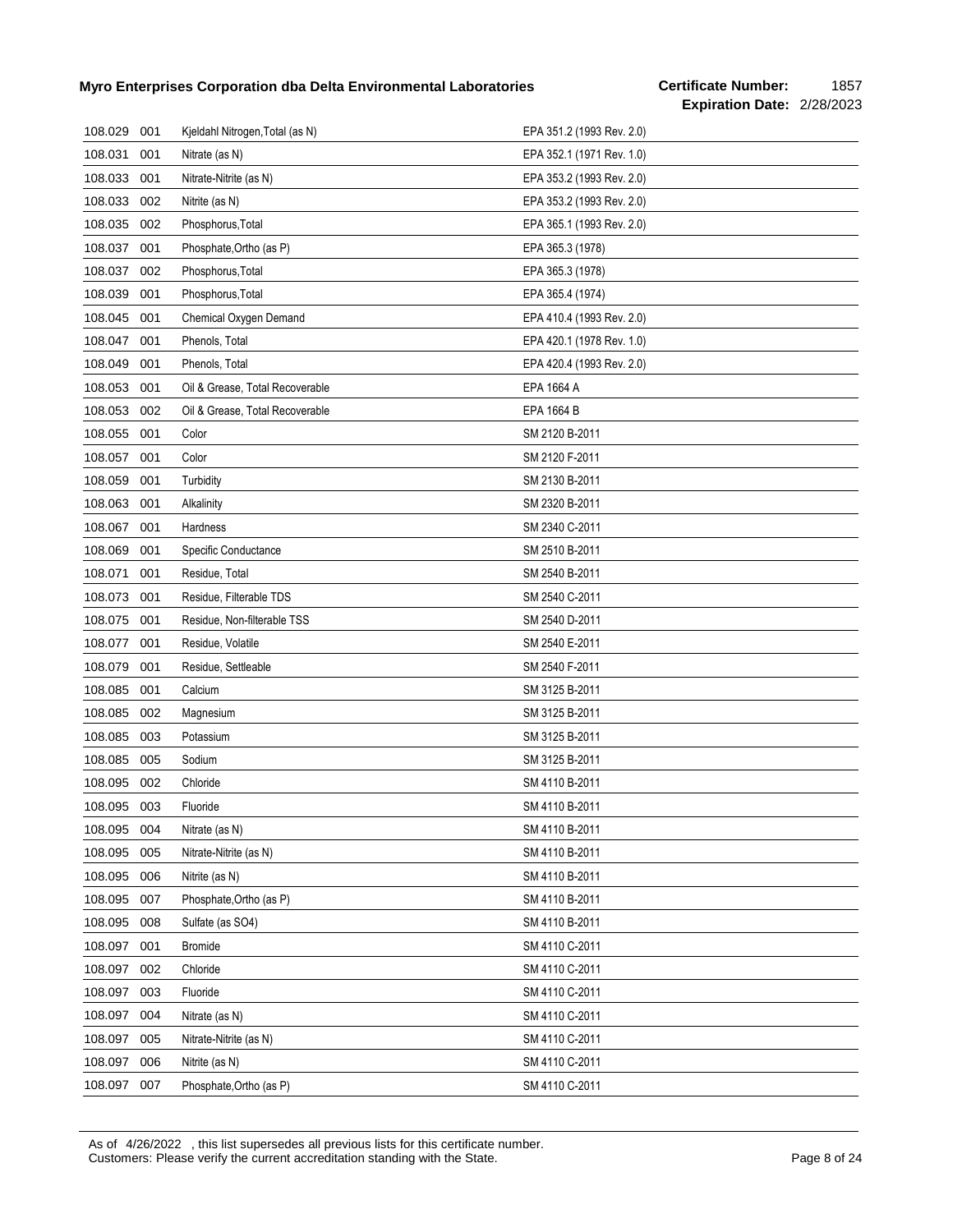| 108.097     | 008 | Sulfate (as SO4)                | SM 4110 C-2011        |
|-------------|-----|---------------------------------|-----------------------|
| 108.114     | 001 | Chlorine, Total Residual        | SM 4500-CI G-2011     |
| 108.114     | 002 | Chlorine, Free                  | SM 4500-CI G-2011     |
| 108.125     | 001 | Cyanide, Total                  | SM 4500-CN E-2011     |
| 108.137     | 001 | Hydrogen Ion (pH)               | SM 4500-H+ B-2011     |
| 108.145     | 001 | Ammonia (as N)                  | SM 4500-NH3 F-2011    |
| 108.147     | 001 | Ammonia (as N)                  | SM 4500-NH3 G-2011    |
| 108.151     | 001 | Kjeldahl Nitrogen, Total (as N) | SM 4500-Norg D-2011   |
| 108.153     | 001 | Nitrite (as N)                  | SM 4500-NO2 B-2011    |
| 108.157     | 001 | Nitrate-Nitrite (as N)          | SM 4500-NO3 E-2011    |
| 108.159     | 001 | Nitrate-Nitrite (as N)          | SM 4500-NO3 F-2011    |
| 108.173     | 001 | Oxygen, Dissolved               | SM 4500-O G-2011      |
| 108.175     | 001 | Phosphate, Ortho (as P)         | SM 4500-P E-2011      |
| 108.175     | 002 | Phosphorus, Total               | SM 4500-P E-2011      |
| 108.177     | 001 | Phosphate, Ortho (as P)         | SM 4500-P F-2011      |
| 108.177     | 002 | Phosphorus, Total               | SM 4500-P F-2011      |
| 108.184     | 001 | Silica, Dissolved               | SM 4500-SiO2 C-2011   |
| 108.185     | 001 | Silica, Dissolved               | SM 4500-SiO2 E-2011   |
| 108.201     | 001 | Sulfide (as S)                  | SM 4500-S D-2011      |
| 108.207     | 001 | Biochemical Oxygen Demand       | SM 5210 B-2011        |
| 108.207     | 002 | Carbonaceous BOD                | SM 5210 B-2011        |
| 108.217     | 001 | Organic Carbon-Total (TOC)      | SM 5310 C-2011        |
| 108.221     | 001 | Oil & Grease, Total Recoverable | SM 5520 B-2011        |
| 108.223     | 001 | Oil & Grease, Total Recoverable | SM 5520 F-2011        |
| 108.225     | 001 | Surfactants                     | SM 5540 C-2011        |
| 108.227     | 001 | Phenols, Total                  | SM 5530 D-2010        |
| 108.239     | 001 | Phosphate, Ortho (as P)         | ASTM D515-88 (A)      |
| 108.241     | 001 | Phosphorus, Total               | ASTM D515-88 (B)      |
| 108.245     | 001 | Silica, Dissolved               | <b>ASTM D859-10</b>   |
| 108.249 001 |     | Oxygen, Dissolved               | <b>ASTM D888-09B</b>  |
| 108.253     | 001 | Alkalinity                      | <b>ASTM D1067-11</b>  |
| 108.255     | 001 | Specific Conductance            | ASTM D1125-95(99) (A) |
| 108.257     | 001 | Hardness                        | ASTM D1126-12         |
| 108.268     | 001 | Chemical Oxygen Demand          | <b>ASTM D1252-06B</b> |
| 108.281     | 001 | Phenols, Total                  | <b>ASTM D1783-01B</b> |
| 108.282     | 001 | Turbidity                       | ASTM D1889-00         |
| 108.287     | 001 | Cyanide, Total                  | <b>ASTM D2036-09A</b> |
| 108.287     | 002 | Cyanide, Total                  | ASTM D2036-09A        |
| 108.287     | 003 | Cyanide, Total                  | ASTM D2036-09A        |
| 108.287     | 004 | Cyanide, Total                  | ASTM D2036-09A        |
| 108.287     | 005 | Cyanide, Total                  | ASTM D2036-09A        |
| 108.291     | 001 | Surfactants                     | ASTM D2330-02         |

As of 4/26/2022 , this list supersedes all previous lists for this certificate number. Customers: Please verify the current accreditation standing with the State. Page 9 of 24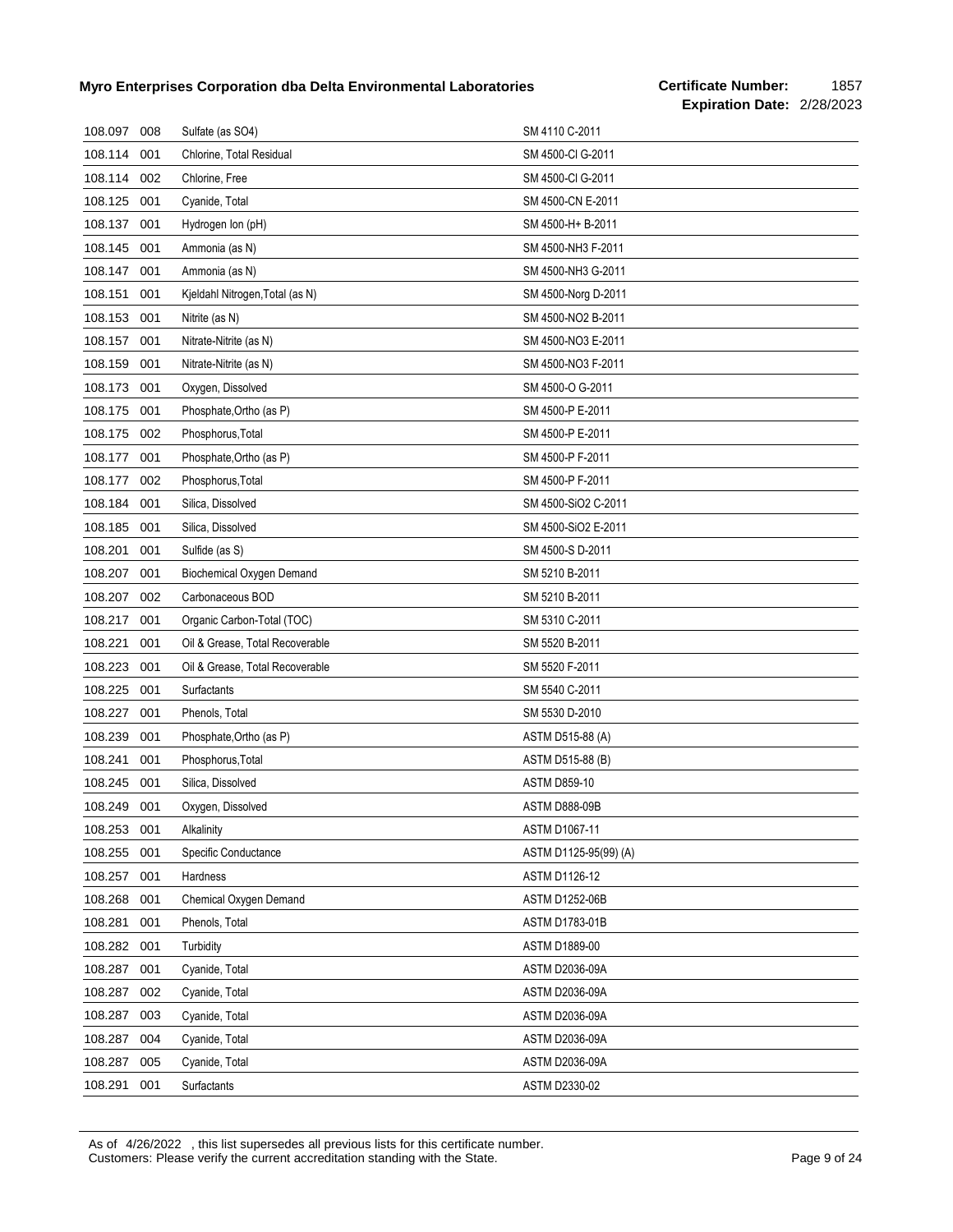| 108.293                                                                      | 001 | Kjeldahl Nitrogen, Total (as N) | <b>ASTM D3590-11B</b>     |  |
|------------------------------------------------------------------------------|-----|---------------------------------|---------------------------|--|
| 108.295                                                                      | 001 | Nitrate-Nitrite (as N)          | <b>ASTM D3867-04A</b>     |  |
| 108.295                                                                      | 002 | Nitrite (as N)                  | <b>ASTM D3867-04A</b>     |  |
| 108.297                                                                      | 001 | Nitrate-Nitrite (as N)          | <b>ASTM D3867-04B</b>     |  |
| 108.297                                                                      | 002 | Nitrite (as N)                  | <b>ASTM D3867-04B</b>     |  |
| 108.301                                                                      | 002 | Chloride                        | ASTM D4327-03             |  |
| 108.301                                                                      | 003 | Fluoride                        | ASTM D4327-03             |  |
| 108.301                                                                      | 004 | Nitrate (as N)                  | ASTM D4327-03             |  |
| 108.301                                                                      | 005 | Nitrate-Nitrite (as N)          | ASTM D4327-03             |  |
| 108.301                                                                      | 006 | Nitrite (as N)                  | <b>ASTM D4327-03</b>      |  |
| 108.301                                                                      | 007 | Phosphate, Ortho (as P)         | ASTM D4327-03             |  |
| 108.301                                                                      | 008 | Sulfate (as SO4)                | <b>ASTM D4327-03</b>      |  |
| 108.305                                                                      | 001 | Organic Carbon-Total (TOC)      | ASTM D4839-03             |  |
| 108.307                                                                      | 001 | Calcium                         | <b>ASTM D5673-10</b>      |  |
| 108.307                                                                      | 002 | Magnesium                       | <b>ASTM D5673-10</b>      |  |
| 108.307                                                                      | 003 | Potassium                       | <b>ASTM D5673-10</b>      |  |
| 108.307                                                                      | 004 | Silica, Dissolved               | ASTM D5673-10             |  |
| 108.307                                                                      | 005 | Sodium                          | <b>ASTM D5673-10</b>      |  |
| 108.309                                                                      | 002 | Residue, Non-filterable TSS     | <b>ASTM D5907-13</b>      |  |
| 108.325                                                                      | 001 | Chemical Oxygen Demand          | <b>Hach 8000</b>          |  |
| Field of Accreditation: 109 - Metals and Trace Elements in Non-Potable Water |     |                                 |                           |  |
|                                                                              |     |                                 |                           |  |
| 109.625                                                                      | 001 | Aluminum                        | EPA 200.8 (1994 Rev. 5.4) |  |
| 109.625                                                                      | 002 | Antimony                        | EPA 200.8 (1994 Rev. 5.4) |  |
| 109.625                                                                      | 003 | Arsenic                         | EPA 200.8 (1994 Rev. 5.4) |  |
| 109.625                                                                      | 004 | Barium                          | EPA 200.8 (1994 Rev. 5.4) |  |
| 109.625                                                                      | 005 | Beryllium                       | EPA 200.8 (1994 Rev. 5.4) |  |
| 109.625                                                                      | 006 | Boron                           | EPA 200.8 (1994 Rev. 5.4) |  |
| 109.625                                                                      | 007 | Cadmium                         | EPA 200.8 (1994 Rev. 5.4) |  |
| 109.625                                                                      | 008 | Chromium                        | EPA 200.8 (1994 Rev. 5.4) |  |
| 109.625                                                                      | 009 | Cobalt                          | EPA 200.8 (1994 Rev. 5.4) |  |
| 109.625                                                                      | 010 | Copper                          | EPA 200.8 (1994 Rev. 5.4) |  |
| 109.625                                                                      | 011 | Gold                            | EPA 200.8 (1994 Rev. 5.4) |  |
| 109.625                                                                      | 012 | Iron                            | EPA 200.8 (1994 Rev. 5.4) |  |
| 109.625                                                                      | 013 | Lead                            | EPA 200.8 (1994 Rev. 5.4) |  |
| 109.625                                                                      | 014 | Manganese                       | EPA 200.8 (1994 Rev. 5.4) |  |
| 109.625                                                                      | 015 | Molybdenum                      | EPA 200.8 (1994 Rev. 5.4) |  |
| 109.625                                                                      | 016 | Nickel                          | EPA 200.8 (1994 Rev. 5.4) |  |
| 109.625                                                                      | 017 | Selenium                        | EPA 200.8 (1994 Rev. 5.4) |  |
| 109.625                                                                      | 018 | Silver                          | EPA 200.8 (1994 Rev. 5.4) |  |
| 109.625                                                                      | 019 | Thallium                        | EPA 200.8 (1994 Rev. 5.4) |  |
| 109.625                                                                      | 021 | Titanium                        | EPA 200.8 (1994 Rev. 5.4) |  |

As of 4/26/2022 , this list supersedes all previous lists for this certificate number. Customers: Please verify the current accreditation standing with the State. Customers: Please 10 of 24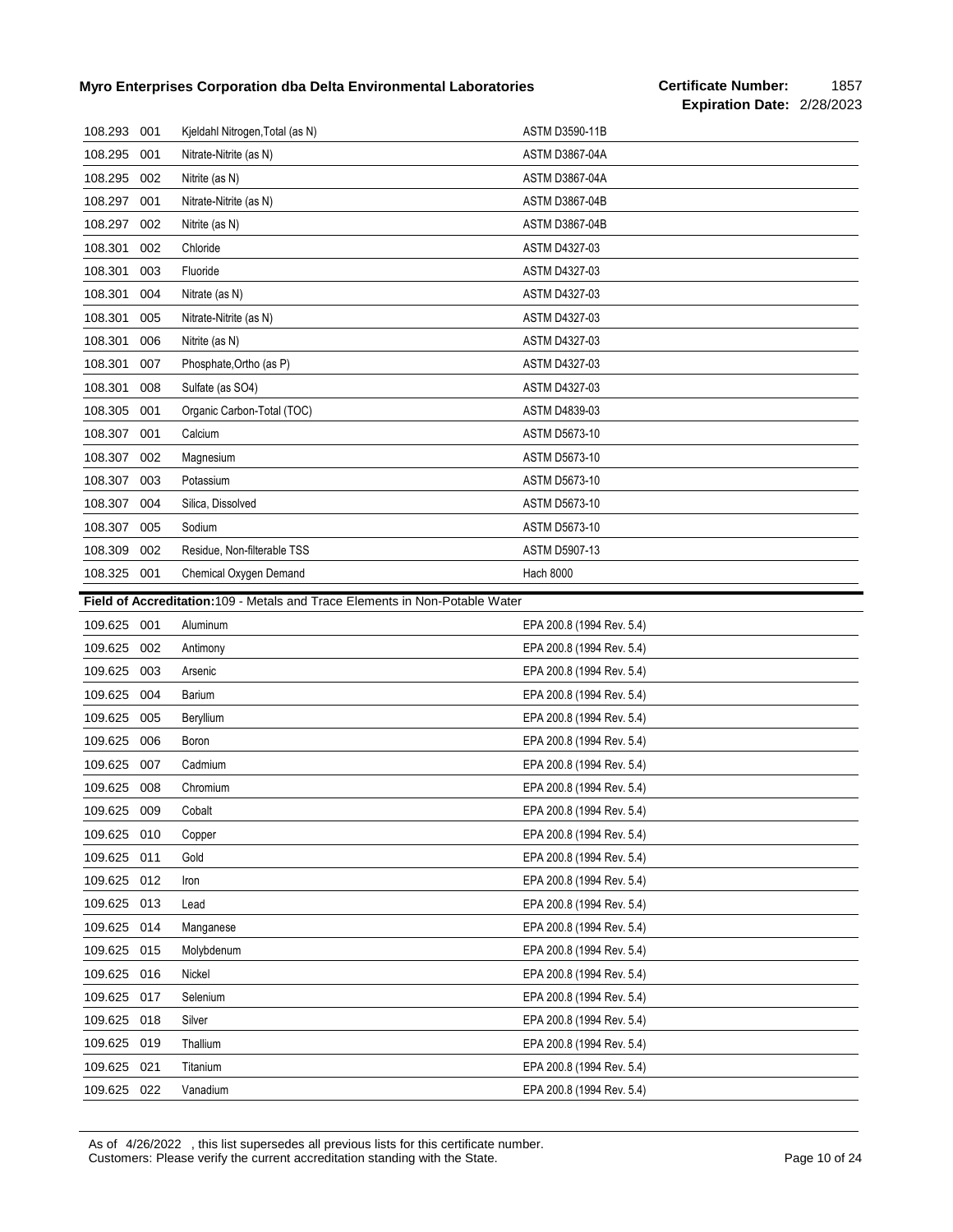## **Certificate Number:** 1857 **Expiration Date:** 2/28/2023

| 109.625 023 |     | Zinc                              | EPA 200.8 (1994 Rev. 5.4) |
|-------------|-----|-----------------------------------|---------------------------|
| 109.635     | 001 | Mercury                           | EPA 245.1 (1994 Rev. 3.0) |
| 109.639     | 001 | Mercury                           | EPA 245.7 (2005 Rev. 2.0) |
| 109.667     | 001 | Mercury                           | SM 3112 B-2011            |
| 109.677     | 001 | Aluminum                          | SM 3125 B-2011            |
| 109.677     | 002 | Antimony                          | SM 3125 B-2011            |
| 109.677     | 003 | Arsenic                           | SM 3125 B-2011            |
| 109.677     | 004 | Barium                            | SM 3125 B-2011            |
| 109.677     | 005 | Beryllium                         | SM 3125 B-2011            |
| 109.677     | 006 | Boron                             | SM 3125 B-2011            |
| 109.677     | 007 | Cadmium                           | SM 3125 B-2011            |
| 109.677     | 008 | Chromium                          | SM 3125 B-2011            |
| 109.677     | 009 | Cobalt                            | SM 3125 B-2011            |
| 109.677     | 010 | Copper                            | SM 3125 B-2011            |
| 109.677     | 011 | Gold                              | SM 3125 B-2011            |
| 109.677     | 013 | Iron                              | SM 3125 B-2011            |
| 109.677     | 014 | Lead                              | SM 3125 B-2011            |
| 109.677     | 015 | Manganese                         | SM 3125 B-2011            |
| 109.677     | 016 | Molybdenum                        | SM 3125 B-2011            |
| 109.677     | 017 | Nickel                            | SM 3125 B-2011            |
| 109.677     | 019 | Platinum                          | SM 3125 B-2011            |
| 109.677     | 022 | Selenium                          | SM 3125 B-2011            |
| 109.677     | 023 | Silver                            | SM 3125 B-2011            |
| 109.677     | 024 | Thallium                          | SM 3125 B-2011            |
| 109.677     | 026 | Titanium                          | SM 3125 B-2011            |
| 109.677     | 027 | Vanadium                          | SM 3125 B-2011            |
| 109.677     | 028 | Zinc                              | SM 3125 B-2011            |
| 109.685     | 002 | Chromium VI (Hexavalent Chromium) | SM 3500-Cr B-2011         |
| 109.717     | 001 | Chromium VI (Hexavalent Chromium) | <b>ASTM D1687-12A</b>     |
| 109.745 001 |     | Mercury                           | ASTM D3223-12             |
| 109.785     | 001 | Aluminum                          | ASTM D5673                |
| 109.785     | 002 | Antimony                          | ASTM D5673                |
| 109.785     | 003 | Arsenic                           | ASTM D5673                |
| 109.785     | 004 | <b>Barium</b>                     | ASTM D5673                |
| 109.785     | 005 | Beryllium                         | ASTM D5673                |
| 109.785     | 006 | Boron                             | ASTM D5673                |
| 109.785     | 007 | Cadmium                           | ASTM D5673                |
| 109.785     | 008 | Chromium                          | ASTM D5673                |
| 109.785     | 009 | Cobalt                            | ASTM D5673                |
| 109.785     | 010 | Copper                            | ASTM D5673                |
| 109.785     | 011 | Gold                              | ASTM D5673                |
| 109.785 012 |     | Iron                              | ASTM D5673                |

As of 4/26/2022 , this list supersedes all previous lists for this certificate number. Customers: Please verify the current accreditation standing with the State. Page 11 of 24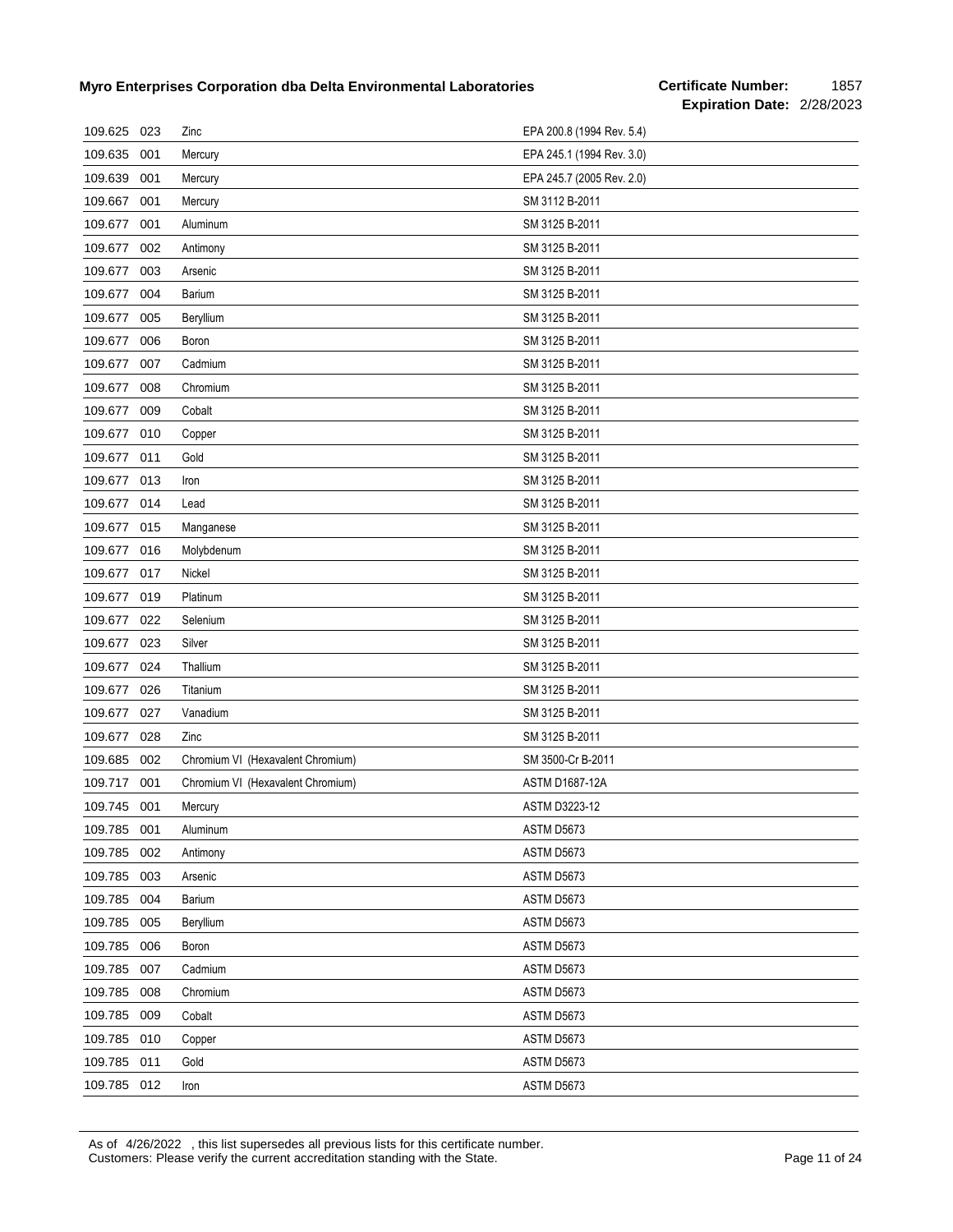| 109.785 013 |     | Lead                                                                            | ASTM D5673        |
|-------------|-----|---------------------------------------------------------------------------------|-------------------|
| 109.785     | 014 | Manganese                                                                       | ASTM D5673        |
| 109.785     | 015 | Molybdenum                                                                      | ASTM D5673        |
| 109.785     | 016 | Nickel                                                                          | ASTM D5673        |
| 109.785     | 017 | Selenium                                                                        | <b>ASTM D5673</b> |
| 109.785     | 018 | Silver                                                                          | ASTM D5673        |
| 109.785     | 019 | Thallium                                                                        | ASTM D5673        |
| 109.785     | 021 | Titanium                                                                        | ASTM D5673        |
| 109.785     | 022 | Vanadium                                                                        | ASTM D5673        |
| 109.785     | 023 | Zinc                                                                            | ASTM D5673        |
|             |     | Field of Accreditation:110 - Volatile Organic Constituents in Non-Potable Water |                   |
| 110.040     | 001 | Acetone                                                                         | EPA 624.1         |
| 110.040     | 003 | Acrolein                                                                        | EPA 624.1         |
| 110.040     | 004 | Acrylonitrile                                                                   | EPA 624.1         |
| 110.040     | 005 | Benzene                                                                         | EPA 624.1         |
| 110.040     | 006 | Bromodichloromethane                                                            | EPA 624.1         |
| 110.040     | 007 | Bromoform                                                                       | EPA 624.1         |
| 110.040     | 008 | Bromomethane (Methyl Bromide)                                                   | EPA 624.1         |
| 110.040     | 009 | t-Butyl alcohol (2-Methyl-2-propanol)                                           | EPA 624.1         |
| 110.040     | 010 | Carbon Tetrachloride                                                            | EPA 624.1         |
| 110.040     | 011 | Chlorobenzene                                                                   | EPA 624.1         |
| 110.040     | 012 | Chloroethane                                                                    | EPA 624.1         |
| 110.040     | 013 | 2-Chloroethyl vinyl Ether                                                       | EPA 624.1         |
| 110.040     | 014 | Chloroform                                                                      | EPA 624.1         |
| 110.040     | 015 | Chloromethane (Methyl Chloride)                                                 | EPA 624.1         |
| 110.040     | 016 | Dibromochloromethane (Chlorodibromomethane)                                     | EPA 624.1         |
| 110.040     | 017 | 1,2-Dichlorobenzene                                                             | EPA 624.1         |
| 110.040     | 018 | 1,3-Dichlorobenzene                                                             | EPA 624.1         |
| 110.040     | 019 | 1,4-Dichlorobenzene                                                             | EPA 624.1         |
| 110.040     | 020 | 1,1-Dichloroethane                                                              | EPA 624.1         |
| 110.040     | 021 | 1,2-Dichloroethane (Ethylene Dichloride)                                        | EPA 624.1         |
| 110.040     | 022 | 1,1-Dichloroethylene (1,1-Dichloroethene)                                       | EPA 624.1         |
| 110.040     | 023 | trans-1,2-Dichloroethylene (trans- 1,2 Dichloroethene)                          | EPA 624.1         |
| 110.040     | 024 | 1,2-Dichloropropane                                                             | EPA 624.1         |
| 110.040     | 025 | cis-1,3-Dichloropropylene (cis 1,3 Dichloropropene)                             | EPA 624.1         |
| 110.040     | 026 | trans-1,3-Dichloropropylene (trans-1,3 Dichloropropene)                         | EPA 624.1         |
| 110.040     | 029 | Ethylbenzene                                                                    | EPA 624.1         |
| 110.040     | 031 | Methylene Chloride (Dichloromethane)                                            | EPA 624.1         |
| 110.040     | 032 | 4-Methyl-2-pentanone (Methyl Isobutyl Ketone)                                   | EPA 624.1         |
| 110.040     | 034 | 1,1,2,2-Tetrachloroethane                                                       | EPA 624.1         |
| 110.040     | 035 | Tetrachloroethylene (Tetrachloroethene)                                         | EPA 624.1         |
| 110.040     | 037 | Toluene                                                                         | EPA 624.1         |

As of 4/26/2022 , this list supersedes all previous lists for this certificate number. Customers: Please verify the current accreditation standing with the State. Customers: Please 12 of 24 Page 12 of 24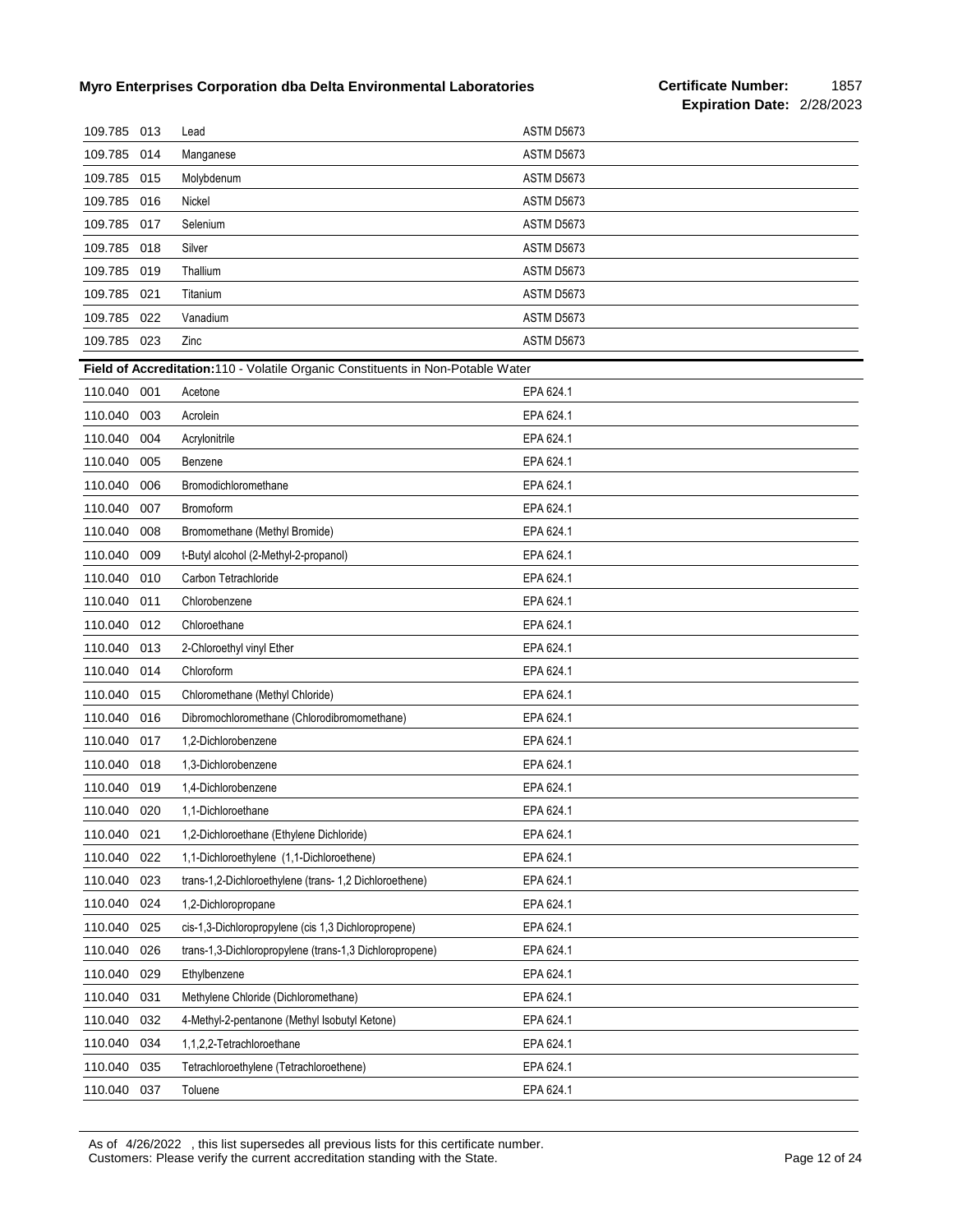| 110.040 | 038 | 1,1,1-Trichloroethane                                  | EPA 624.1  |
|---------|-----|--------------------------------------------------------|------------|
| 110.040 | 039 | 1,1,2-Trichloroethane                                  | EPA 624.1  |
| 110.040 | 040 | Trichloroethylene (Trichloroethene)                    | EPA 624.1  |
| 110.040 | 041 | Vinyl Chloride                                         | EPA 624.1  |
| 110.040 | 042 | m-Xylene                                               | EPA 624.1  |
| 110.040 | 043 | o-Xylene                                               | EPA 624.1  |
| 110.040 | 044 | p-Xylene                                               | EPA 624.1  |
| 110.040 | 045 | Trichlorofluoromethane                                 | EPA 624.1  |
| 110.040 | 046 | m+p-Xylene                                             | EPA 624.1  |
| 110.040 | 047 | 2-Butanone (MEK)                                       | EPA 624.1  |
| 110.050 | 001 | Acrolein                                               | EPA 1624 B |
| 110.050 | 002 | Acrylonitrile                                          | EPA 1624 B |
| 110.050 | 003 | Benzene                                                | EPA 1624 B |
| 110.050 | 004 | Bromodichloromethane                                   | EPA 1624 B |
| 110.050 | 005 | Bromoform                                              | EPA 1624 B |
| 110.050 | 006 | Bromomethane (Methyl Bromide)                          | EPA 1624 B |
| 110.050 | 007 | Carbon Tetrachloride                                   | EPA 1624 B |
| 110.050 | 008 | Chlorobenzene                                          | EPA 1624 B |
| 110.050 | 009 | Chloroethane                                           | EPA 1624 B |
| 110.050 | 010 | 2-Chloroethyl vinyl Ether                              | EPA 1624 B |
| 110.050 | 011 | Chloroform                                             | EPA 1624 B |
| 110.050 | 012 | Chloromethane (Methyl Chloride)                        | EPA 1624 B |
| 110.050 | 013 | Dibromochloromethane (Chlorodibromomethane)            | EPA 1624 B |
| 110.050 | 014 | 1,1-Dichloroethane                                     | EPA 1624 B |
| 110.050 | 015 | 1,2-Dichloroethane (Ethylene Dichloride)               | EPA 1624 B |
| 110.050 | 016 | 1,1-Dichloroethylene (1,1-Dichloroethene)              | EPA 1624 B |
| 110.050 | 017 | trans-1,2-Dichloroethylene (trans- 1,2 Dichloroethene) | EPA 1624 B |
| 110.050 | 018 | 1,2-Dichloropropane                                    | EPA 1624 B |
| 110.050 | 019 | cis-1,3-Dichloropropylene (cis 1,3 Dichloropropene)    | EPA 1624 B |
| 110.050 | 020 | trans-1,2-Dichloroethylene (trans- 1,2 Dichloroethene) | EPA 1624 B |
| 110.050 | 021 | Ethylbenzene                                           | EPA 1624 B |
| 110.050 | 022 | Methylene Chloride (Dichloromethane)                   | EPA 1624 B |
| 110.050 | 023 | 1,1,2,2-Tetrachloroethane                              | EPA 1624 B |
| 110.050 | 024 | Tetrachloroethylene (Tetrachloroethene)                | EPA 1624 B |
| 110.050 | 025 | Toluene                                                | EPA 1624 B |
| 110.050 | 026 | 1,1,1-Trichloroethane                                  | EPA 1624 B |
| 110.050 | 027 | 1,1,2-Trichloroethane                                  | EPA 1624 B |
| 110.050 | 028 | Trichloroethylene (Trichloroethene)                    | EPA 1624 B |
| 110.050 | 029 | Vinyl Chloride                                         | EPA 1624 B |
| 110.050 | 030 | 2-Butanone (MEK)                                       | EPA 1624 B |
| 110.060 | 001 | 4-Methyl-2-pentanone (Methyl Isobutyl Ketone)          | EPA 1624 C |
| 110.060 | 002 | m-Xylene                                               | EPA 1624 C |

As of 4/26/2022 , this list supersedes all previous lists for this certificate number. Customers: Please verify the current accreditation standing with the State. Customers: Please 13 of 24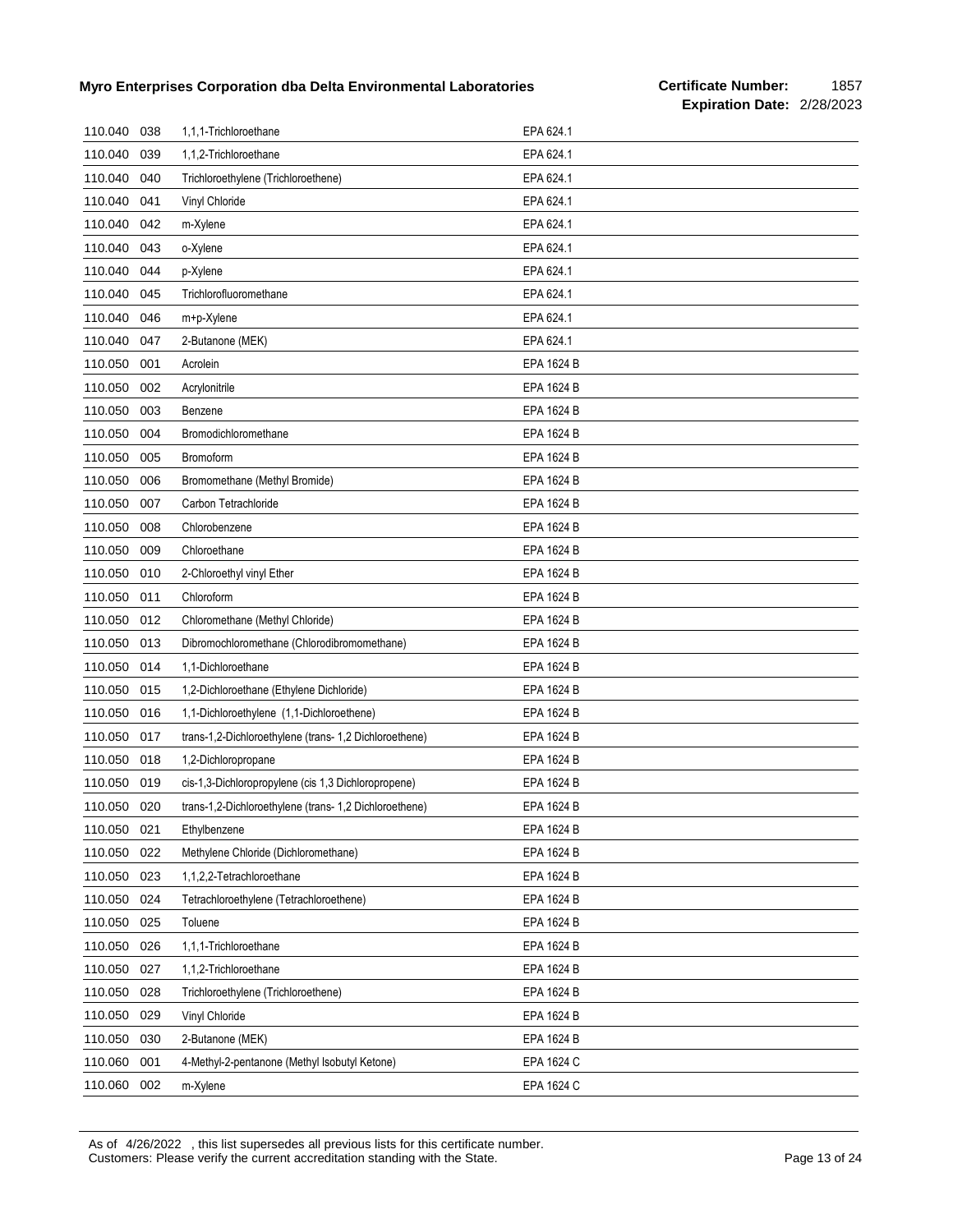| 110.060     | 003 | o-Xylene                                                                             | EPA 1624 C     |
|-------------|-----|--------------------------------------------------------------------------------------|----------------|
| 110.060     | 004 | p-Xylene                                                                             | EPA 1624 C     |
| 110.060     | 005 | m+p-Xylene                                                                           | EPA 1624 C     |
| 110.100     | 001 | Benzene                                                                              | SM 6200 B-2011 |
| 110.100     | 002 | Bromodichloromethane                                                                 | SM 6200 B-2011 |
| 110.100     | 003 | Bromoform                                                                            | SM 6200 B-2011 |
| 110.100     | 004 | Bromomethane (Methyl Bromide)                                                        | SM 6200 B-2011 |
| 110.100     | 005 | Carbon Tetrachloride                                                                 | SM 6200 B-2011 |
| 110.100     | 006 | Chlorobenzene                                                                        | SM 6200 B-2011 |
| 110.100     | 007 | Chloroethane                                                                         | SM 6200 B-2011 |
| 110.100     | 008 | Dichlorodifluoromethane                                                              | SM 6200 B-2011 |
| 110.100     | 009 | Chloroform                                                                           | SM 6200 B-2011 |
| 110.100     | 010 | Chloromethane (Methyl Chloride)                                                      | SM 6200 B-2011 |
| 110.100     | 011 | Dibromochloromethane (Chlorodibromomethane)                                          | SM 6200 B-2011 |
| 110.100     | 012 | 1,2-Dichlorobenzene                                                                  | SM 6200 B-2011 |
| 110.100     | 013 | 1,3-Dichlorobenzene                                                                  | SM 6200 B-2011 |
| 110.100     | 014 | 1,4-Dichlorobenzene                                                                  | SM 6200 B-2011 |
| 110.100     | 015 | 1,1-Dichloroethane                                                                   | SM 6200 B-2011 |
| 110.100     | 016 | 1,2-Dichloroethane (Ethylene Dichloride)                                             | SM 6200 B-2011 |
| 110.100     | 017 | 1,1-Dichloroethylene (1,1-Dichloroethene)                                            | SM 6200 B-2011 |
| 110.100     | 018 | trans-1,2-Dichloroethylene (trans- 1,2 Dichloroethene)                               | SM 6200 B-2011 |
| 110.100     | 019 | cis-1,3-Dichloropropylene (cis 1,3 Dichloropropene)                                  | SM 6200 B-2011 |
| 110.100     | 020 | trans-1,3-Dichloropropylene (trans-1,3 Dichloropropene)                              | SM 6200 B-2011 |
| 110.100     | 021 | Ethylbenzene                                                                         | SM 6200 B-2011 |
| 110.100     | 022 | Methylene Chloride (Dichloromethane)                                                 | SM 6200 B-2011 |
| 110.100     | 023 | 1,1,2,2-Tetrachloroethane                                                            | SM 6200 B-2011 |
| 110.100     | 024 | Tetrachloroethylene (Tetrachloroethene)                                              | SM 6200 B-2011 |
| 110.100     | 025 | Toluene                                                                              | SM 6200 B-2011 |
| 110.100     | 026 | 1,1,1-Trichloroethane                                                                | SM 6200 B-2011 |
| 110.100     | 027 | 1,1,2-Trichloroethane                                                                | SM 6200 B-2011 |
| 110.100 028 |     | Trichloroethylene (Trichloroethene)                                                  | SM 6200 B-2011 |
| 110.100     | 029 | Trichlorofluoromethane                                                               | SM 6200 B-2011 |
| 110.100     | 030 | Vinyl Chloride                                                                       | SM 6200 B-2011 |
|             |     | Field of Accreditation:111 - Semi-volatile Organic Constituents in Non-Potable Water |                |
| 111.010 001 |     | 4-Chloro-3-methylphenol                                                              | EPA 604        |
| 111.010     | 002 | 2-Chlorophenol                                                                       | EPA 604        |
| 111.010     | 003 | 2,4-Dichlorophenol                                                                   | EPA 604        |
| 111.010     | 004 | 2,4-Dimethylphenol                                                                   | EPA 604        |
| 111.010     | 005 | 2,4-Dinitrophenol                                                                    | EPA 604        |
| 111.010     | 006 | 2-Methyl-4,6-dinitrophenol                                                           | EPA 604        |
| 111.010     | 007 | 2-Nitrophenol                                                                        | EPA 604        |
| 111.010     | 008 | 4-Nitrophenol                                                                        | EPA 604        |

As of 4/26/2022 , this list supersedes all previous lists for this certificate number. Customers: Please verify the current accreditation standing with the State. Customers: Please 14 of 24 of 24 of 24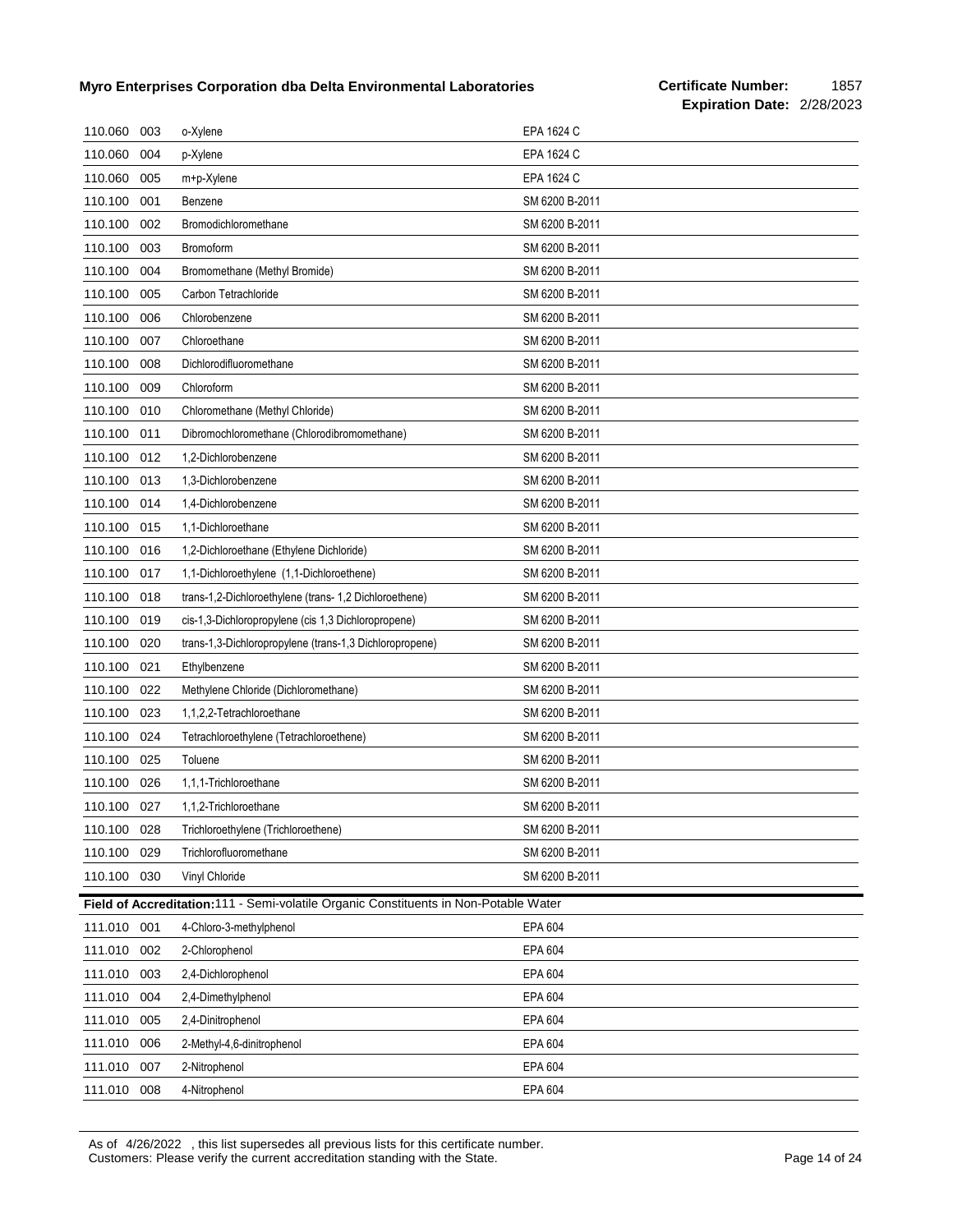| 111.010     | 009 | Pentachlorophenol                                       | EPA 604        |
|-------------|-----|---------------------------------------------------------|----------------|
| 111.010     | 010 | Phenol                                                  | EPA 604        |
| 111.030     | 001 | <b>Butyl Benzyl Phthalate</b>                           | EPA 606        |
| 111.030     | 002 | Bis(2-ethylhexyl)phthalate (Di(2-ethylhexyl) phthalate) | EPA 606        |
| 111.030     | 003 | Diethyl Phthalate                                       | EPA 606        |
| 111.030     | 004 | Dimethyl Phthalate                                      | EPA 606        |
| 111.030     | 005 | Di-n-butyl Phthalate                                    | <b>EPA 606</b> |
| 111.030     | 006 | Di-n-octyl Phthalate                                    | EPA 606        |
| 111.055     | 006 | Chlordane                                               | EPA 608.3      |
| 111.055     | 019 | PCB-1016 (Aroclor-1016)                                 | EPA 608.3      |
| 111.055     | 020 | PCB-1221 (Aroclor-1221)                                 | EPA 608.3      |
| 111.055     | 021 | PCB-1232 (Aroclor-1232)                                 | EPA 608.3      |
| 111.055     | 022 | PCB-1242 (Aroclor-1242)                                 | EPA 608.3      |
| 111.055     | 023 | PCB-1248 (Aroclor-1248)                                 | EPA 608.3      |
| 111.055     | 024 | PCB-1254 (Aroclor-1254)                                 | EPA 608.3      |
| 111.055     | 025 | PCB-1260 (Aroclor-1260)                                 | EPA 608.3      |
| 111.055     | 060 | Toxaphene                                               | EPA 608.3      |
| 111.070     | 001 | Acenaphthene                                            | EPA 610        |
| 111.070     | 002 | Acenaphthylene                                          | EPA 610        |
| 111.070     | 003 | Anthracene                                              | EPA 610        |
| 111.070     | 004 | Benzo(a)anthracene                                      | EPA 610        |
| 111.070     | 005 | Benzo(a)pyrene                                          | EPA 610        |
| 111.070     | 006 | Benzo(b)fluoranthene                                    | EPA 610        |
| 111.070     | 007 | Benzo(g,h,i)perylene                                    | EPA 610        |
| 111.070     | 008 | Benzo(k)fluoranthene                                    | EPA 610        |
| 111.070     | 009 | Chrysene                                                | EPA 610        |
| 111.070     | 010 | Dibenz(a,h)anthracene                                   | EPA 610        |
| 111.070     | 011 | Fluoranthene                                            | EPA 610        |
| 111.070     | 012 | Fluorene                                                | EPA 610        |
| 111.070 013 |     | Indeno(1,2,3-c,d)pyrene                                 | EPA 610        |
| 111.070     | 014 | Naphthalene                                             | EPA 610        |
| 111.070     | 015 | Phenanthrene                                            | EPA 610        |
| 111.070     | 016 | Pyrene                                                  | EPA 610        |
| 111.080     | 002 | Bis(2-chloroethyl) Ether                                | EPA 611        |
| 111.080     | 004 | 4-Bromophenyl Phenyl Ether                              | EPA 611        |
| 111.080     | 005 | 4-Chlorophenyl Phenyl Ether                             | EPA 611        |
| 111.090     | 002 | 2-Chloronaphthalene                                     | EPA 612        |
| 111.090     | 003 | Hexachlorobenzene                                       | EPA 612        |
| 111.090     | 004 | Hexachlorobutadiene                                     | EPA 612        |
| 111.090     | 005 | Hexachlorocyclopentadiene                               | EPA 612        |
| 111.090     | 006 | Hexachloroethane                                        | EPA 612        |
| 111.090     | 007 | 1,2,4-Trichlorobenzene                                  | EPA 612        |

As of 4/26/2022 , this list supersedes all previous lists for this certificate number. Customers: Please verify the current accreditation standing with the State. Customers: Please 15 of 24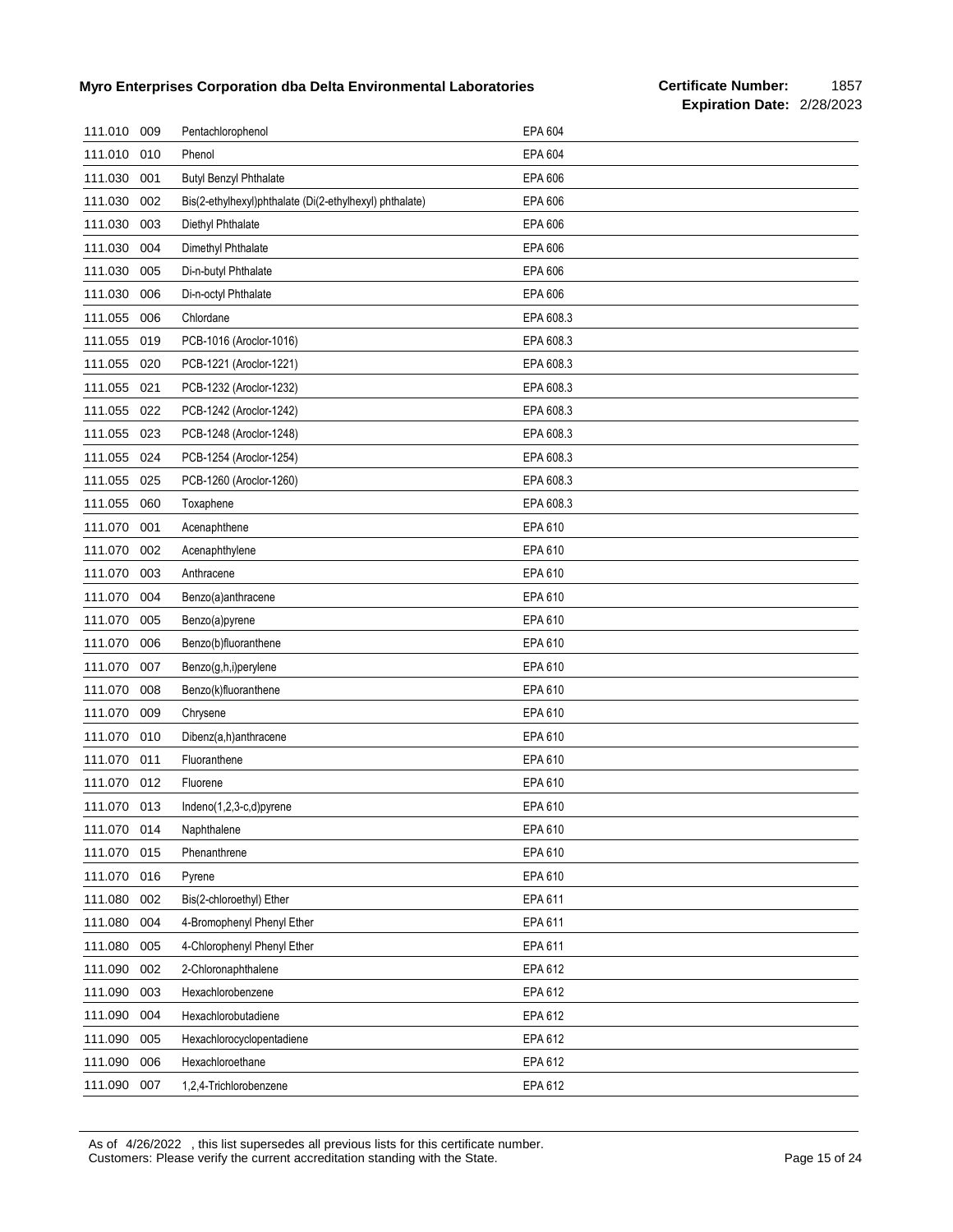| 111.120 | 001 | $2,4-D$                                                     | EPA 615   |
|---------|-----|-------------------------------------------------------------|-----------|
| 111.120 | 002 | $2,4-DB$                                                    | EPA 615   |
| 111.120 | 003 | Dicamba                                                     | EPA 615   |
| 111.120 | 004 | Dichloroprop                                                | EPA 615   |
| 111.120 | 005 | Dinoseb                                                     | EPA 615   |
| 111.120 | 008 | $2,4,5 - T$                                                 | EPA 615   |
| 111.120 | 009 | 2,4,5-TP (Silvex)                                           | EPA 615   |
| 111.130 | 001 | Aldrin                                                      | EPA 617   |
| 111.130 | 002 | alpha-BHC                                                   | EPA 617   |
| 111.130 | 003 | beta-BHC                                                    | EPA 617   |
| 111.130 | 004 | delta-BHC                                                   | EPA 617   |
| 111.130 | 005 | gamma-BHC (Lindane)                                         | EPA 617   |
| 111.130 | 008 | Chlordane                                                   | EPA 617   |
| 111.130 | 009 | 4,4'-DDD                                                    | EPA 617   |
| 111.130 | 010 | 4,4'-DDE                                                    | EPA 617   |
| 111.130 | 011 | 4,4'-DDT                                                    | EPA 617   |
| 111.130 | 014 | Dieldrin                                                    | EPA 617   |
| 111.130 | 015 | Endosulfan I                                                | EPA 617   |
| 111.130 | 016 | Endosulfan II                                               | EPA 617   |
| 111.130 | 017 | Endosulfan Sulfate                                          | EPA 617   |
| 111.130 | 018 | Endrin                                                      | EPA 617   |
| 111.130 | 019 | Endrin Aldehyde                                             | EPA 617   |
| 111.130 | 020 | Heptachlor                                                  | EPA 617   |
| 111.130 | 021 | Heptachlor Epoxide                                          | EPA 617   |
| 111.130 | 023 | Methoxychlor                                                | EPA 617   |
| 111.130 | 028 | Toxaphene                                                   | EPA 617   |
| 111.130 | 029 | Trifluralin                                                 | EPA 617   |
| 111.160 | 001 | Acenaphthene                                                | EPA 625.1 |
| 111.160 | 002 | Acenaphthylene                                              | EPA 625.1 |
| 111.160 | 003 | Anthracene                                                  | EPA 625.1 |
| 111.160 | 004 | Benzidine                                                   | EPA 625.1 |
| 111.160 | 005 | Benzo(a)anthracene                                          | EPA 625.1 |
| 111.160 | 006 | Benzo(a)pyrene                                              | EPA 625.1 |
| 111.160 | 007 | Benzo(b)fluoranthene                                        | EPA 625.1 |
| 111.160 | 008 | Benzo(g,h,i)perylene                                        | EPA 625.1 |
| 111.160 | 009 | Benzo(k)fluoranthene                                        | EPA 625.1 |
| 111.160 | 010 | Bis(2-chloroethoxy) Methane                                 | EPA 625.1 |
| 111.160 | 011 | Bis(2-chloroethyl) Ether                                    | EPA 625.1 |
| 111.160 | 012 | bis(2-Chloroisopropyl) ether (2,2'-Oxybis[1-chloropropane]) | EPA 625.1 |
| 111.160 | 013 | Bis(2-ethylhexyl)phthalate (Di(2-ethylhexyl) phthalate)     | EPA 625.1 |
| 111.160 | 014 | 4-Bromophenyl Phenyl Ether                                  | EPA 625.1 |
| 111.160 | 015 | <b>Butyl Benzyl Phthalate</b>                               | EPA 625.1 |

As of 4/26/2022 , this list supersedes all previous lists for this certificate number. Customers: Please verify the current accreditation standing with the State. Customers: Please 16 of 24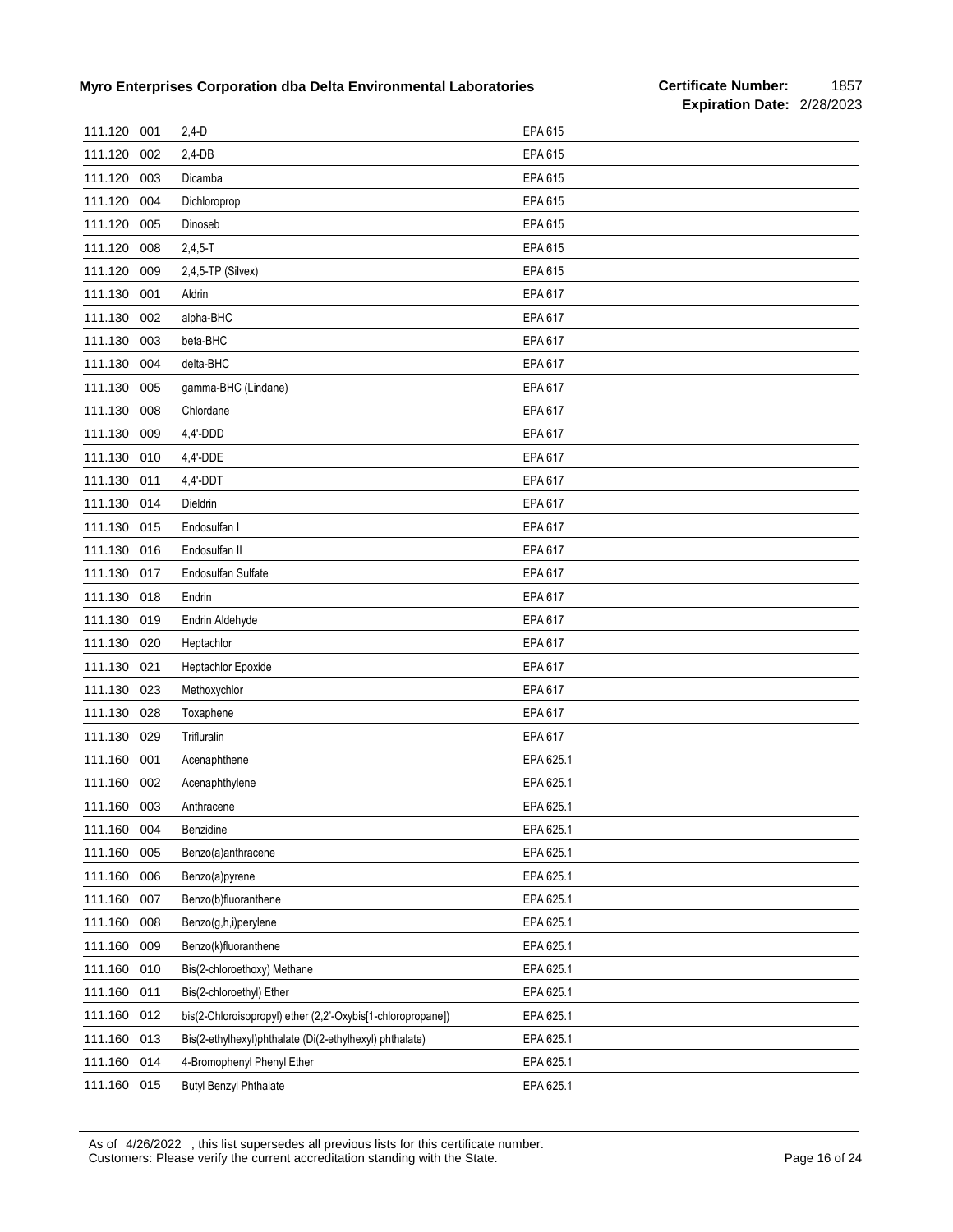| 111.160 | 016 | 2-Chloronaphthalene         | EPA 625.1 |
|---------|-----|-----------------------------|-----------|
| 111.160 | 017 | 4-Chlorophenyl Phenyl Ether | EPA 625.1 |
| 111.160 | 018 | Chrysene                    | EPA 625.1 |
| 111.160 | 019 | Dibenz(a,h)anthracene       | EPA 625.1 |
| 111.160 | 020 | 3,3'-Dichlorobenzidine      | EPA 625.1 |
| 111.160 | 021 | Diethyl Phthalate           | EPA 625.1 |
| 111.160 | 022 | Dimethyl Phthalate          | EPA 625.1 |
| 111.160 | 023 | Di-n-butyl Phthalate        | EPA 625.1 |
| 111.160 | 024 | 2,4-Dinitrotoluene          | EPA 625.1 |
| 111.160 | 025 | 2,6-Dinitrotoluene          | EPA 625.1 |
| 111.160 | 026 | Di-n-octyl Phthalate        | EPA 625.1 |
| 111.160 | 027 | Fluoranthene                | EPA 625.1 |
| 111.160 | 028 | Fluorene                    | EPA 625.1 |
| 111.160 | 029 | Hexachlorobenzene           | EPA 625.1 |
| 111.160 | 030 | Hexachlorobutadiene         | EPA 625.1 |
| 111.160 | 031 | Hexachloroethane            | EPA 625.1 |
| 111.160 | 032 | Indeno(1,2,3-c,d)pyrene     | EPA 625.1 |
| 111.160 | 033 | Isophorone                  | EPA 625.1 |
| 111.160 | 034 | Naphthalene                 | EPA 625.1 |
| 111.160 | 035 | Nitrobenzene                | EPA 625.1 |
| 111.160 | 036 | N-nitroso-di-n-propylamine  | EPA 625.1 |
| 111.160 | 037 | Phenanthrene                | EPA 625.1 |
| 111.160 | 038 | Pyrene                      | EPA 625.1 |
| 111.160 | 039 | 1,2,4-Trichlorobenzene      | EPA 625.1 |
| 111.160 | 040 | 4-Chloro-3-methylphenol     | EPA 625.1 |
| 111.160 | 041 | 2-Chlorophenol              | EPA 625.1 |
| 111.160 | 042 | 2,4-Dichlorophenol          | EPA 625.1 |
| 111.160 | 043 | 2,4-Dimethylphenol          | EPA 625.1 |
| 111.160 | 044 | 2,4-Dinitrophenol           | EPA 625.1 |
| 111.160 | 045 | 2-Methyl-4,6-dinitrophenol  | EPA 625.1 |
| 111.160 | 046 | 2-Nitrophenol               | EPA 625.1 |
| 111.160 | 047 | 4-Nitrophenol               | EPA 625.1 |
| 111.160 | 048 | Pentachlorophenol           | EPA 625.1 |
| 111.160 | 049 | Phenol                      | EPA 625.1 |
| 111.160 | 051 | Alachlor                    | EPA 625.1 |
| 111.160 | 052 | Aldrin                      | EPA 625.1 |
| 111.160 | 056 | Azinphos Methyl             | EPA 625.1 |
| 111.160 | 058 | alpha-BHC                   | EPA 625.1 |
| 111.160 | 059 | beta-BHC                    | EPA 625.1 |
| 111.160 | 060 | delta-BHC                   | EPA 625.1 |
| 111.160 | 061 | gamma-BHC (Lindane)         | EPA 625.1 |
| 111.160 | 069 | Chlordane                   | EPA 625.1 |

As of 4/26/2022 , this list supersedes all previous lists for this certificate number. Customers: Please verify the current accreditation standing with the State. Page 17 of 24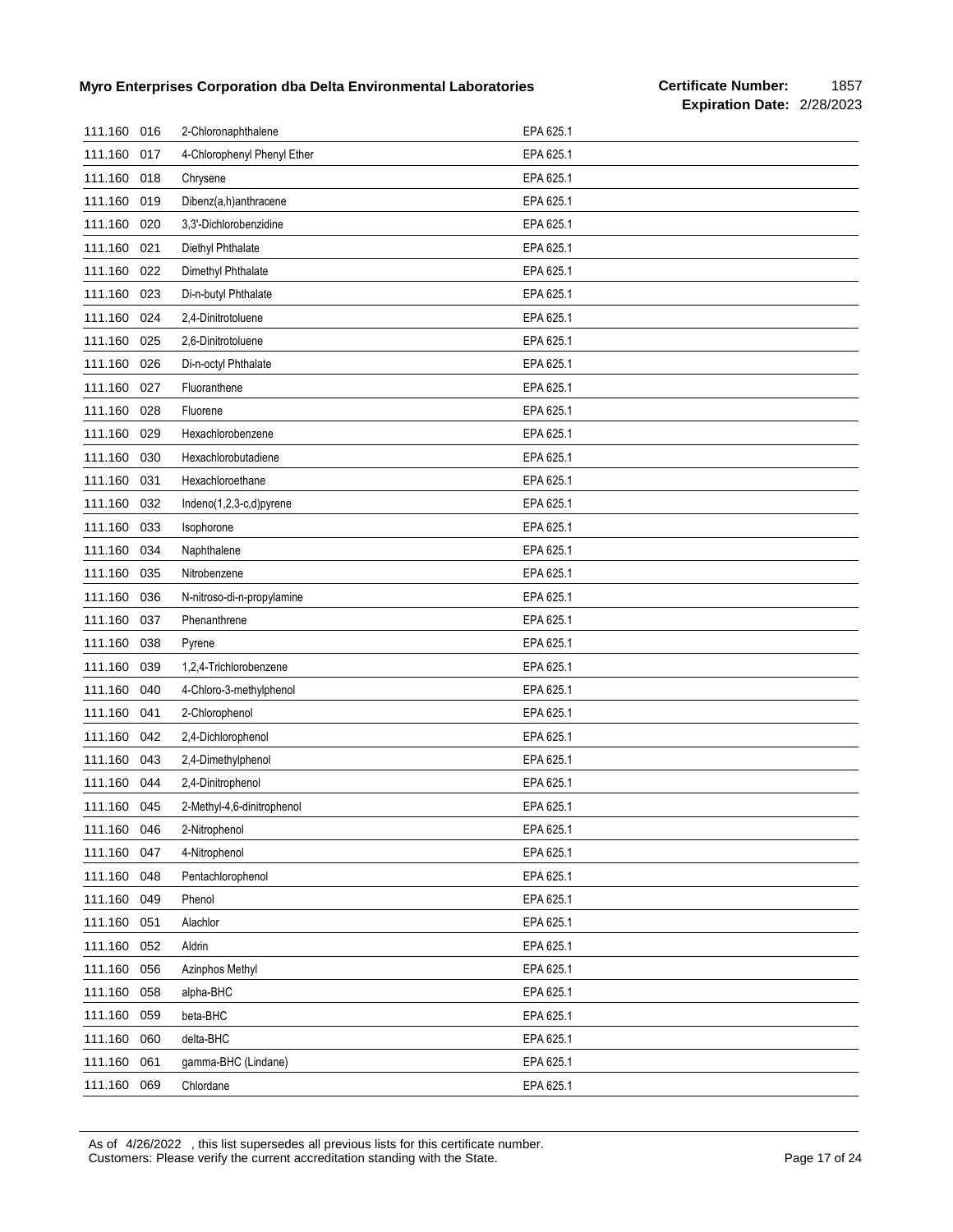| 111.160 073 |     | Chlorpyrifos                   | EPA 625.1 |
|-------------|-----|--------------------------------|-----------|
| 111.160     | 076 | 4,4'-DDD                       | EPA 625.1 |
| 111.160     | 077 | 4,4'-DDE                       | EPA 625.1 |
| 111.160     | 078 | 4,4'-DDT                       | EPA 625.1 |
| 111.160     | 079 | Demeton-O                      | EPA 625.1 |
| 111.160     | 080 | Demeton-S                      | EPA 625.1 |
| 111.160     | 081 | Diazinon                       | EPA 625.1 |
| 111.160     | 082 | Dichlorvos (DDVP)              | EPA 625.1 |
| 111.160     | 083 | Dieldrin                       | EPA 625.1 |
| 111.160     | 085 | Disulfoton                     | EPA 625.1 |
| 111.160     | 086 | Endosulfan I                   | EPA 625.1 |
| 111.160     | 087 | Endosulfan II                  | EPA 625.1 |
| 111.160     | 088 | Endosulfan Sulfate             | EPA 625.1 |
| 111.160     | 089 | Endrin                         | EPA 625.1 |
| 111.160     | 090 | Endrin Aldehyde                | EPA 625.1 |
| 111.160     | 091 | Ethion                         | EPA 625.1 |
| 111.160     | 092 | Ethoprop                       | EPA 625.1 |
| 111.160     | 096 | Heptachlor                     | EPA 625.1 |
| 111.160     | 097 | <b>Heptachlor Epoxide</b>      | EPA 625.1 |
| 111.160     | 098 | Hexachlorocyclopentadiene      | EPA 625.1 |
| 111.160     | 100 | Malathion                      | EPA 625.1 |
| 111.160     | 102 | Methoxychlor                   | EPA 625.1 |
| 111.160     | 108 | N-nitrosodimethylamine         | EPA 625.1 |
| 111.160     | 110 | N-nitrosodiphenylamine         | EPA 625.1 |
| 111.160     | 112 | Parathion Methyl               | EPA 625.1 |
| 111.160     | 115 | PCB-1016 (Aroclor-1016)        | EPA 625.1 |
| 111.160     | 116 | PCB-1221 (Aroclor-1221)        | EPA 625.1 |
| 111.160     | 117 | PCB-1232 (Aroclor-1232)        | EPA 625.1 |
| 111.160     | 118 | PCB-1242 (Aroclor-1242)        | EPA 625.1 |
| 111.160 119 |     | PCB-1248 (Aroclor-1248)        | EPA 625.1 |
| 111.160     | 120 | PCB-1254 (Aroclor-1254)        | EPA 625.1 |
| 111.160     | 121 | PCB-1260 (Aroclor-1260)        | EPA 625.1 |
| 111.160     | 122 | Phorate                        | EPA 625.1 |
| 111.160     | 127 | Propachlor                     | EPA 625.1 |
| 111.160     | 130 | Stirophos (Tetrachlorovinphos) | EPA 625.1 |
| 111.160     | 136 | Toxaphene                      | EPA 625.1 |
| 111.160     | 138 | Trifluralin                    | EPA 625.1 |
| 111.160     | 140 | Carbazole                      | EPA 625.1 |
| 111.160     | 141 | o-Cresol                       | EPA 625.1 |
| 111.160     | 145 | Pyridine                       | EPA 625.1 |
| 111.160     | 147 | m+p-Cresol                     | EPA 625.1 |
| 111.160     | 148 | 2-Methylnaphthalene            | EPA 625.1 |

As of 4/26/2022 , this list supersedes all previous lists for this certificate number. Customers: Please verify the current accreditation standing with the State. Customers: Please 18 of 24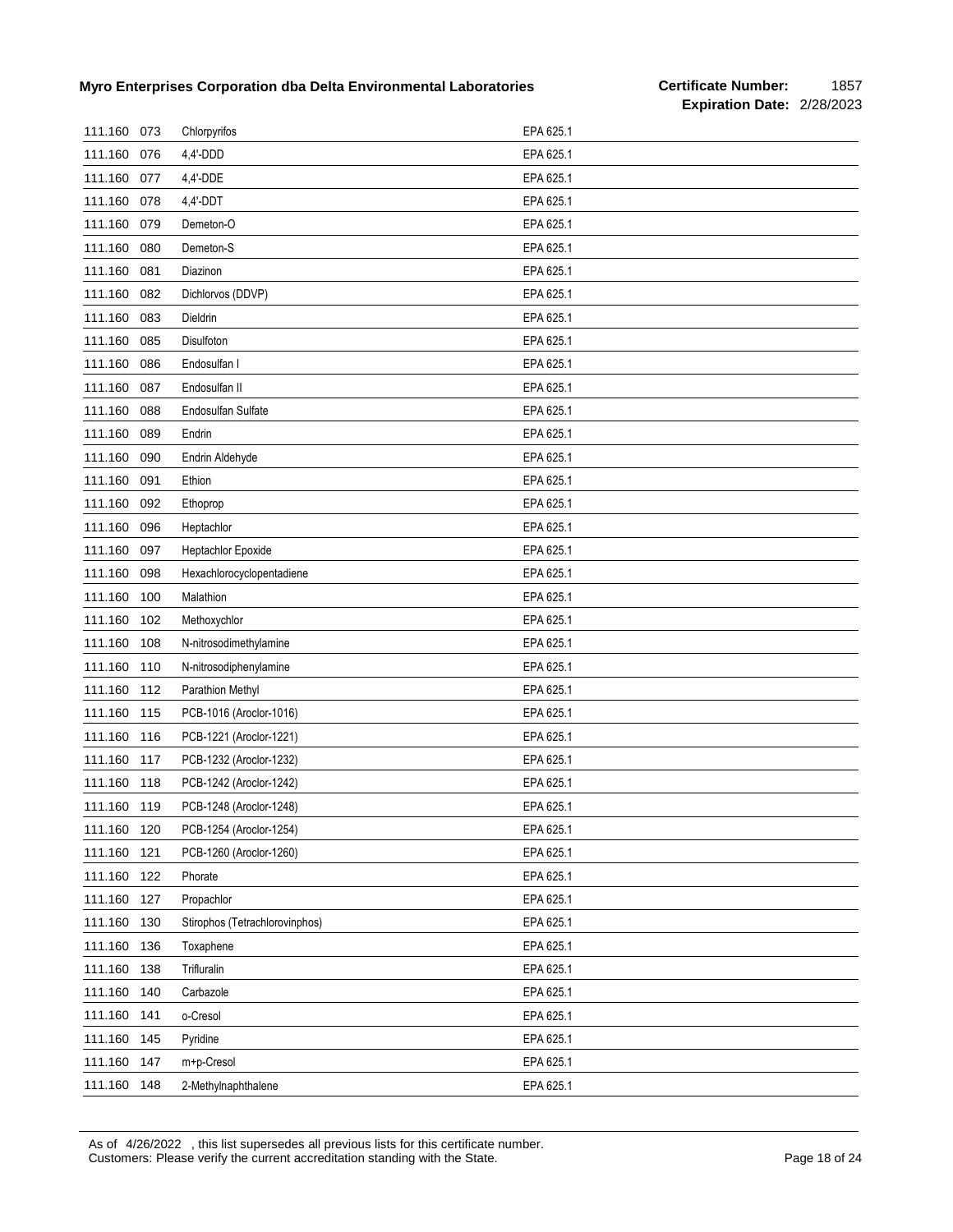| 111.160     | 151 | 2,4,5-Trichlorophenol                                       | EPA 625.1  |
|-------------|-----|-------------------------------------------------------------|------------|
| 111.210     | 003 | Carbaryl (Sevin)                                            | EPA 632    |
| 111.210     | 004 | Carbofuran (Furadan)                                        | EPA 632    |
| 111.210     | 006 | Diuron                                                      | EPA 632    |
| 111.210 010 |     | Methiocarb (Mesurol)                                        | EPA 632    |
| 111.210     | 011 | Methomyl (Lannate)                                          | EPA 632    |
| 111.210     | 016 | Propham                                                     | EPA 632    |
| 111.210     | 017 | Propoxur (Baygon)                                           | EPA 632    |
| 111.260     | 010 | Bis(2-chloroethoxy) Methane                                 | EPA 1625 B |
| 111.260     | 011 | Bis(2-chloroethyl) Ether                                    | EPA 1625 B |
| 111.260     | 012 | bis(2-Chloroisopropyl) ether (2,2'-Oxybis[1-chloropropane]) | EPA 1625 B |
| 111.260     | 013 | Bis(2-ethylhexyl)phthalate (Di(2-ethylhexyl) phthalate)     | EPA 1625 B |
| 111.260     | 014 | 4-Bromophenyl Phenyl Ether                                  | EPA 1625 B |
| 111.260     | 015 | <b>Butyl Benzyl Phthalate</b>                               | EPA 1625 B |
| 111.260     | 016 | 2-Chloronaphthalene                                         | EPA 1625 B |
| 111.260     | 017 | 4-Chlorophenyl Phenyl Ether                                 | EPA 1625 B |
| 111.260     | 018 | Chrysene                                                    | EPA 1625 B |
| 111.260     | 019 | Dibenz(a,h)anthracene                                       | EPA 1625 B |
| 111.260     | 020 | 1,2-Dichlorobenzene                                         | EPA 1625 B |
| 111.260     | 021 | 1,3-Dichlorobenzene                                         | EPA 1625 B |
| 111.260     | 022 | 1,4-Dichlorobenzene                                         | EPA 1625 B |
| 111.260     | 023 | 3,3'-Dichlorobenzidine                                      | EPA 1625 B |
| 111.260     | 024 | Diethyl Phthalate                                           | EPA 1625 B |
| 111.260     | 025 | 2,4-Dimethylphenol                                          | EPA 1625 B |
| 111.260     | 026 | Dimethyl Phthalate                                          | EPA 1625 B |
| 111.260     | 027 | Di-n-butyl Phthalate                                        | EPA 1625 B |
| 111.260     | 028 | 2,4-Dinitrotoluene                                          | EPA 1625 B |
| 111.260     | 029 | 2,6-Dinitrotoluene                                          | EPA 1625 B |
| 111.260     | 030 | Di-n-octyl Phthalate                                        | EPA 1625 B |
| 111.260     | 031 | Fluoranthene                                                | EPA 1625 B |
| 111.260 032 |     | Fluorene                                                    | EPA 1625 B |
| 111.260     | 033 | Hexachlorobenzene                                           | EPA 1625 B |
| 111.260     | 034 | Hexachlorobutadiene                                         | EPA 1625 B |
| 111.260     | 035 | Hexachlorocyclopentadiene                                   | EPA 1625 B |
| 111.260     | 036 | Hexachloroethane                                            | EPA 1625 B |
| 111.260     | 037 | Indeno(1,2,3-c,d)pyrene                                     | EPA 1625 B |
| 111.260     | 038 | Isophorone                                                  | EPA 1625 B |
| 111.260     | 039 | Naphthalene                                                 | EPA 1625 B |
| 111.260     | 040 | Nitrobenzene                                                | EPA 1625 B |
| 111.260     | 041 | N-nitrosodimethylamine                                      | EPA 1625 B |
| 111.260     | 042 | N-nitroso-di-n-propylamine                                  | EPA 1625 B |
| 111.260 043 |     | N-nitrosodiphenylamine                                      | EPA 1625 B |

As of 4/26/2022 , this list supersedes all previous lists for this certificate number. Customers: Please verify the current accreditation standing with the State. Customers: Please 19 of 24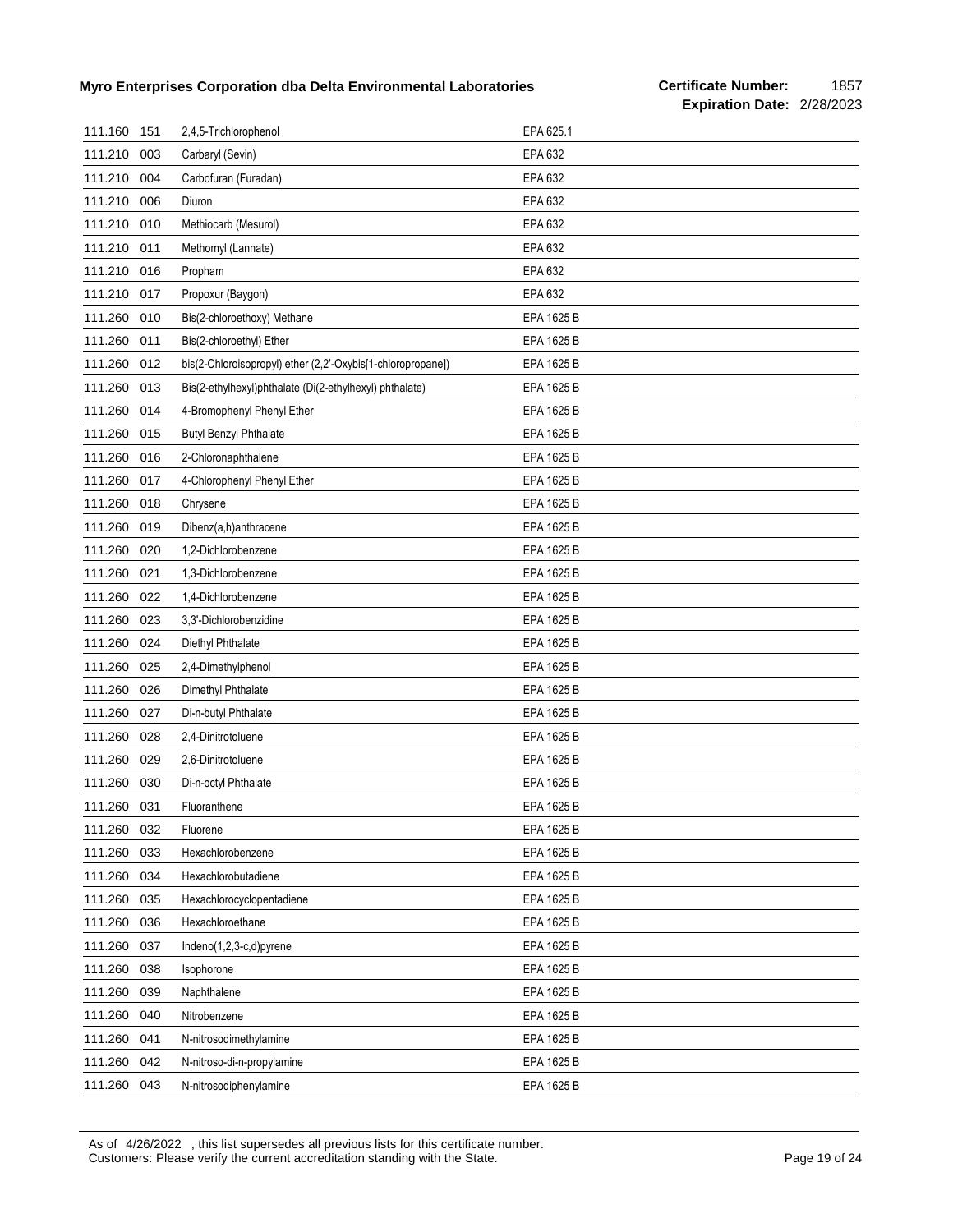| 111.260 | 044 | Phenanthrene                                                | EPA 1625 B     |
|---------|-----|-------------------------------------------------------------|----------------|
| 111.260 | 045 | Phenol                                                      | EPA 1625 B     |
| 111.260 | 046 | Pyrene                                                      | EPA 1625 B     |
| 111.260 | 047 | 1,2,4-Trichlorobenzene                                      | EPA 1625 B     |
| 111.260 | 048 | 4-Chloro-3-methylphenol                                     | EPA 1625 B     |
| 111.260 | 049 | 2-Chlorophenol                                              | EPA 1625 B     |
| 111.260 | 050 | 2,4-Dichlorophenol                                          | EPA 1625 B     |
| 111.260 | 051 | 2,4-Dinitrophenol                                           | EPA 1625 B     |
| 111.260 | 052 | 2-Methyl-4,6-dinitrophenol                                  | EPA 1625 B     |
| 111.260 | 053 | 2-Nitrophenol                                               | EPA 1625 B     |
| 111.260 | 054 | 4-Nitrophenol                                               | EPA 1625 B     |
| 111.260 | 055 | Pentachlorophenol                                           | EPA 1625 B     |
| 111.260 | 058 | o-Cresol                                                    | EPA 1625 B     |
| 111.260 | 059 | Carbazole                                                   | EPA 1625 B     |
| 111.260 | 062 | Pyridine                                                    | EPA 1625 B     |
| 111.260 | 064 | p-Cresol                                                    | EPA 1625 B     |
| 111.310 | 001 | $2,4-D$                                                     | EPA 1658       |
| 111.310 | 002 | $2,4-DB$                                                    | EPA 1658       |
| 111.310 | 003 | Dichloroprop                                                | EPA 1658       |
| 111.310 | 004 | Dinoseb                                                     | EPA 1658       |
| 111.350 | 003 | Aldrin                                                      | SM 6410 B-2000 |
| 111.350 | 011 | alpha-BHC                                                   | SM 6410 B-2000 |
| 111.350 | 012 | beta-BHC                                                    | SM 6410 B-2000 |
| 111.350 | 013 | delta-BHC                                                   | SM 6410 B-2000 |
| 111.350 | 014 | gamma-BHC (Lindane)                                         | SM 6420 B-2000 |
| 111.350 | 015 | Bis(2-chloroethoxy) Methane                                 | SM 6410 B-2000 |
| 111.350 | 016 | Bis(2-chloroethyl) Ether                                    | SM 6410 B-2000 |
| 111.350 | 017 | bis(2-Chloroisopropyl) ether (2,2'-Oxybis[1-chloropropane]) | SM 6410 B-2000 |
| 111.350 | 018 | Bis(2-ethylhexyl)phthalate (Di(2-ethylhexyl) phthalate)     | SM 6410 B-2000 |
| 111.350 | 020 | <b>Butyl Benzyl Phthalate</b>                               | SM 6410 B-2000 |
| 111.350 | 021 | 2-Chloronaphthalene                                         | SM 6410 B-2000 |
| 111.350 | 022 | 4-Chlorophenyl Phenyl Ether                                 | SM 6410 B-2000 |
| 111.350 | 023 | Chlordane                                                   | SM 6410 B-2000 |
| 111.350 | 024 | Chrysene                                                    | SM 6410 B-2000 |
| 111.350 | 025 | 4,4'-DDD                                                    | SM 6410 B-2000 |
| 111.350 | 026 | 4,4'-DDE                                                    | SM 6410 B-2000 |
| 111.350 | 027 | 4,4'-DDT                                                    | SM 6410 B-2000 |
| 111.350 | 028 | Dibenz(a,h)anthracene                                       | SM 6410 B-2000 |
| 111.350 | 029 | 3,3'-Dichlorobenzidine                                      | SM 6410 B-2000 |
| 111.350 | 030 | Dieldrin                                                    | SM 6410 B-2000 |
| 111.350 | 031 | Diethyl Phthalate                                           | SM 6410 B-2000 |
| 111.350 | 032 | Dimethyl Phthalate                                          | SM 6410 B-2000 |

As of 4/26/2022 , this list supersedes all previous lists for this certificate number. Customers: Please verify the current accreditation standing with the State. Customers: Please 20 of 24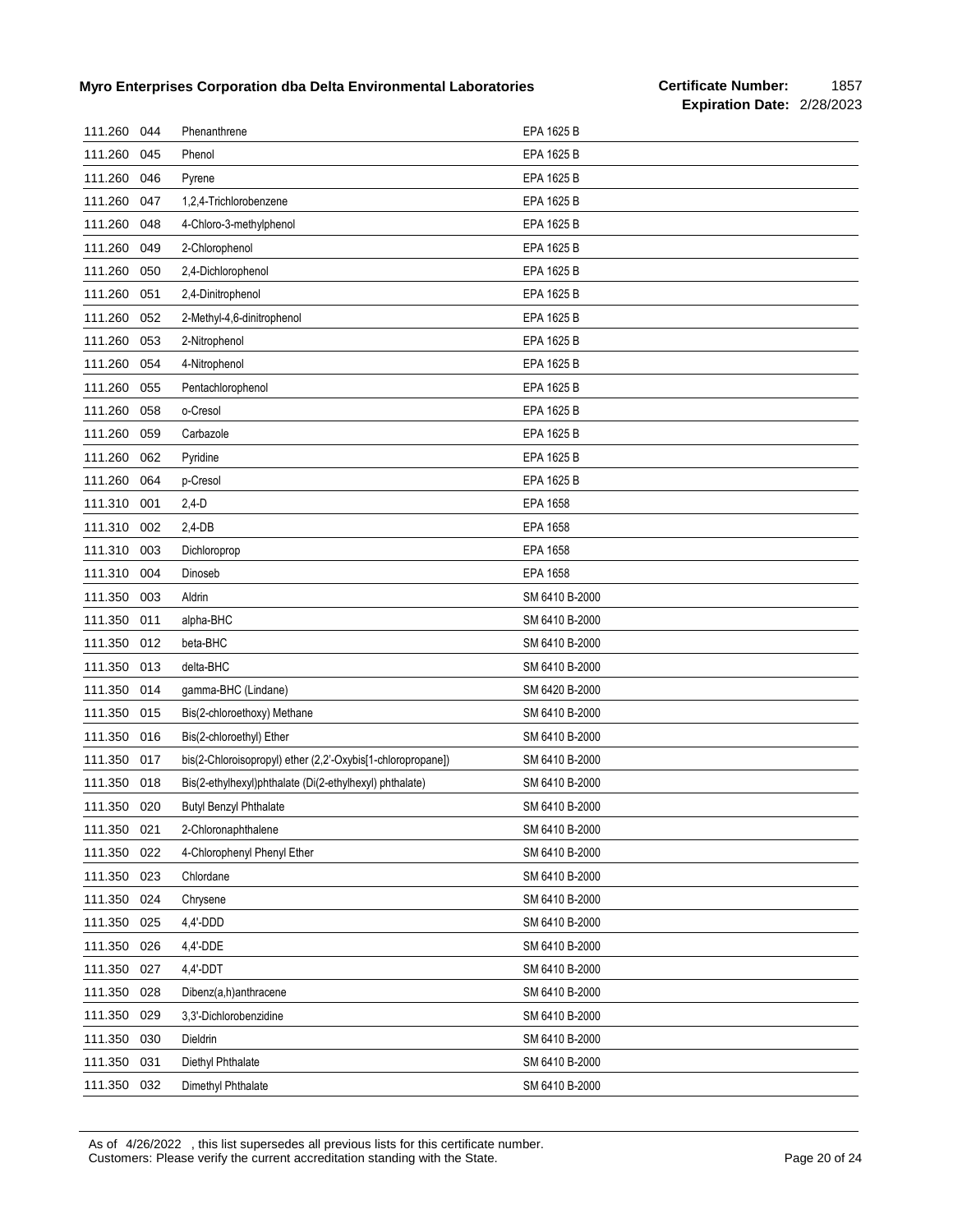| 111.350     | 033 | Di-n-butyl Phthalate       | SM 6410 B-2000 |
|-------------|-----|----------------------------|----------------|
| 111.350     | 034 | 2,4-Dinitrotoluene         | SM 6410 B-2000 |
| 111.350     | 035 | 2,6-Dinitrotoluene         | SM 6410 B-2000 |
| 111.350     | 036 | Di-n-octyl Phthalate       | SM 6410 B-2000 |
| 111.350     | 037 | Endosulfan I               | SM 6410 B-2000 |
| 111.350     | 038 | Endosulfan II              | SM 6410 B-2000 |
| 111.350     | 039 | <b>Endosulfan Sulfate</b>  | SM 6410 B-2000 |
| 111.350     | 040 | Endrin                     | SM 6410 B-2000 |
| 111.350     | 041 | Endrin Aldehyde            | SM 6410 B-2000 |
| 111.350     | 042 | Fluoranthene               | SM 6410 B-2000 |
| 111.350     | 043 | Fluorene                   | SM 6410 B-2000 |
| 111.350     | 044 | Heptachlor                 | SM 6410 B-2000 |
| 111.350     | 045 | Heptachlor Epoxide         | SM 6410 B-2000 |
| 111.350     | 046 | Hexachlorobenzene          | SM 6410 B-2000 |
| 111.350     | 047 | Hexachlorobutadiene        | SM 6410 B-2000 |
| 111.350     | 048 | Hexachlorocyclopentadiene  | SM 6410 B-2000 |
| 111.350     | 049 | Hexachloroethane           | SM 6410 B-2000 |
| 111.350     | 050 | $Indeno(1,2,3-c,d)pyrene$  | SM 6410 B-2000 |
| 111.350     | 051 | Isophorone                 | SM 6410 B-2000 |
| 111.350     | 052 | Naphthalene                | SM 6410 B-2000 |
| 111.350     | 053 | Nitrobenzene               | SM 6410 B-2000 |
| 111.350     | 054 | N-nitrosodimethylamine     | SM 6410 B-2000 |
| 111.350     | 055 | N-nitroso-di-n-propylamine | SM 6410 B-2000 |
| 111.350     | 056 | N-nitrosodiphenylamine     | SM 6410 B-2000 |
| 111.350     | 057 | PCB-1016 (Aroclor-1016)    | SM 6410 B-2000 |
| 111.350     | 058 | PCB-1221 (Aroclor-1221)    | SM 6410 B-2000 |
| 111.350     | 059 | PCB-1232 (Aroclor-1232)    | SM 6410 B-2000 |
| 111.350     | 060 | PCB-1242 (Aroclor-1242)    | SM 6410 B-2000 |
| 111.350     | 061 | PCB-1248 (Aroclor-1248)    | SM 6410 B-2000 |
| 111.350 062 |     | PCB-1254 (Aroclor-1254)    | SM 6410 B-2000 |
| 111.350     | 063 | PCB-1260 (Aroclor-1260)    | SM 6410 B-2000 |
| 111.350     | 064 | Phenanthrene               | SM 6410 B-2000 |
| 111.350     | 065 | Pyrene                     | SM 6410 B-2000 |
| 111.350     | 066 | Toxaphene                  | SM 6410 B-2000 |
| 111.350     | 067 | 1,2,4-Trichlorobenzene     | SM 6410 B-2000 |
| 111.350     | 068 | 4-Chloro-3-methylphenol    | SM 6410 B-2000 |
| 111.350     | 069 | 2-Chlorophenol             | SM 6410 B-2000 |
| 111.350     | 070 | 2,4-Dichlorophenol         | SM 6410 B-2000 |
| 111.350     | 071 | 2,4-Dimethylphenol         | SM 6410 B-2000 |
| 111.350     | 072 | 2,4-Dinitrophenol          | SM 6410 B-2000 |
| 111.350     | 073 | 2-Methyl-4,6-dinitrophenol | SM 6410 B-2000 |
| 111.350 074 |     | 2-Nitrophenol              | SM 6410 B-2000 |

As of 4/26/2022 , this list supersedes all previous lists for this certificate number. Customers: Please verify the current accreditation standing with the State. Customers: Please 21 of 24 of 24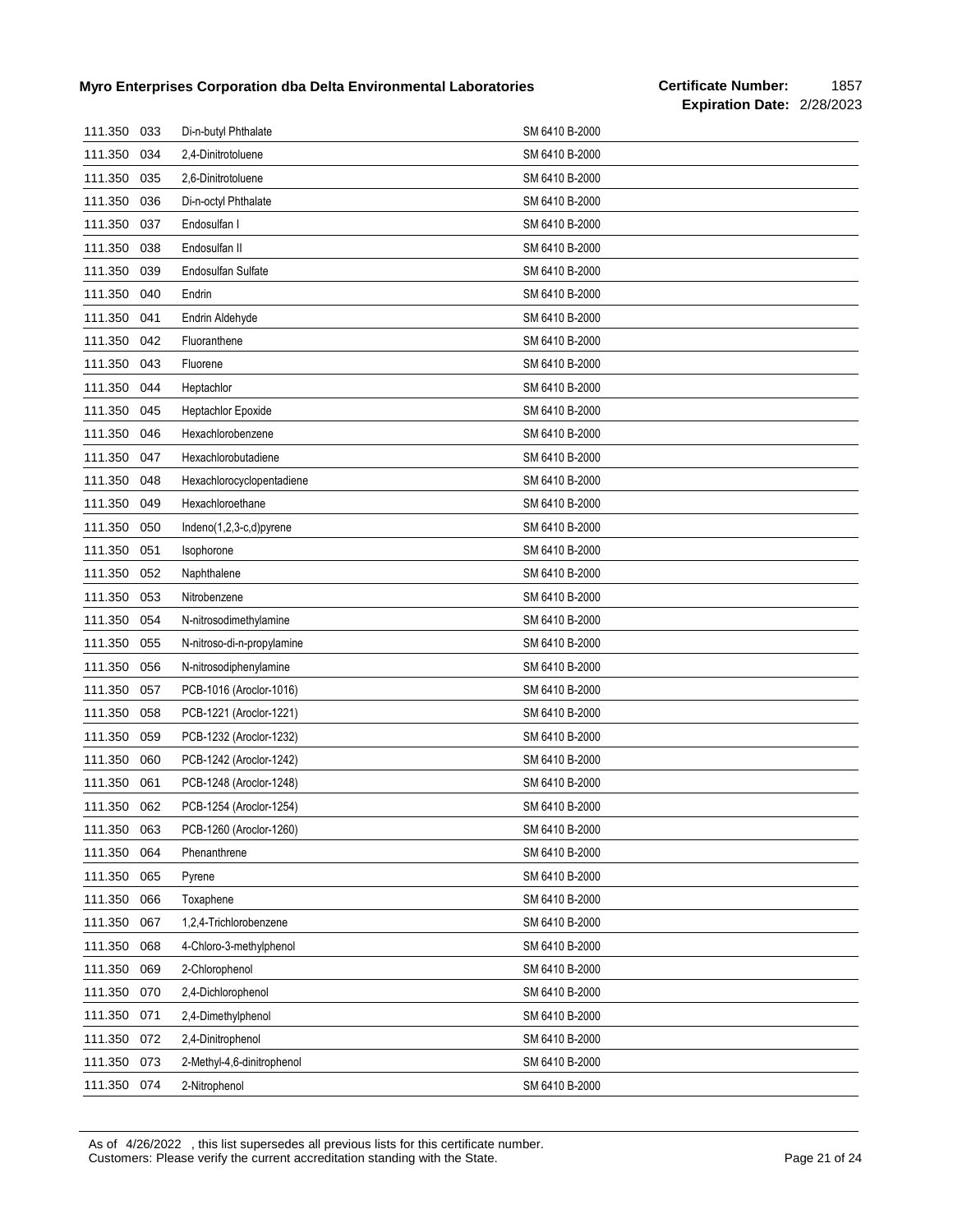| 111.350     | 075 | 4-Nitrophenol              | SM 6410 B-2000 |
|-------------|-----|----------------------------|----------------|
| 111.350     | 076 | Pentachlorophenol          | SM 6410 B-2000 |
| 111.350     | 077 | Phenol                     | SM 6410 B-2000 |
| 111.360     | 001 | 4-Chloro-3-methylphenol    | SM 6420 B-2000 |
| 111.360     | 002 | 2-Chlorophenol             | SM 6420 B-2000 |
| 111.360     | 003 | 2,4-Dichlorophenol         | SM 6420 B-2000 |
| 111.360     | 004 | 2,4-Dimethylphenol         | SM 6420 B-2000 |
| 111.360     | 005 | 2,4-Dinitrophenol          | SM 6420 B-2000 |
| 111.360     | 006 | 2-Methyl-4,6-dinitrophenol | SM 6420 B-2000 |
| 111.360     | 007 | 2-Nitrophenol              | SM 6420 B-2000 |
| 111.360     | 008 | 4-Nitrophenol              | SM 6420 B-2000 |
| 111.360     | 009 | Pentachlorophenol          | SM 6420 B-2000 |
| 111.360     | 010 | Phenol                     | SM 6420 B-2000 |
| 111.370     | 001 | Acenaphthene               | SM 6440 B-2000 |
| 111.370     | 002 | Acenaphthylene             | SM 6440 B-2000 |
| 111.370     | 003 | Anthracene                 | SM 6440 B-2000 |
| 111.370     | 004 | Benzo(a)anthracene         | SM 6440 B-2000 |
| 111.370     | 005 | Benzo(a)pyrene             | SM 6440 B-2000 |
| 111.370     | 006 | Benzo(b)fluoranthene       | SM 6440 B-2000 |
| 111.370     | 007 | Benzo(g,h,i)perylene       | SM 6440 B-2000 |
| 111.370     | 008 | Benzo(k)fluoranthene       | SM 6440 B-2000 |
| 111.370     | 009 | Chrysene                   | SM 6440 B-2000 |
| 111.370     | 010 | Dibenz(a,h)anthracene      | SM 6440 B-2000 |
| 111.370     | 011 | Fluoranthene               | SM 6440 B-2000 |
| 111.370     | 012 | Fluorene                   | SM 6440 B-2000 |
| 111.370     | 013 | Indeno(1,2,3-c,d)pyrene    | SM 6440 B-2000 |
| 111.370     | 014 | Naphthalene                | SM 6440 B-2000 |
| 111.370     | 015 | Phenanthrene               | SM 6440 B-2000 |
| 111.370     | 016 | Pyrene                     | SM 6440 B-2000 |
| 111.380     | 008 | Chlordane                  | SM 6630 B-2007 |
| 111.380     | 020 | Malathion                  | SM 6630 B-2007 |
| 111.380     | 023 | Parathion Ethyl            | SM 6630 B-2007 |
| 111.380     | 024 | Parathion Methyl           | SM 6630 B-2007 |
| 111.380     | 027 | Toxaphene                  | SM 6630 B-2007 |
| 111.380     | 028 | Trifluralin                | SM 6630 B-2007 |
| 111.390     | 006 | Chlordane                  | SM 6630 C-2007 |
| 111.390     | 023 | Toxaphene                  | SM 6630 C-2007 |
| 111.400     | 001 | $2,4-D$                    | SM 6640 B-2006 |
| 111.400     | 002 | $2,4,5-T$                  | SM 6640 B-2006 |
| 111.400     | 003 | 2,4,5-TP (Silvex)          | SM 6640 B-2006 |
| 111.410     | 007 | Chlordane                  | ASTM D3086-90  |
| 111.410 021 |     | Toxaphene                  | ASTM D3086-90  |

As of 4/26/2022 , this list supersedes all previous lists for this certificate number. Customers: Please verify the current accreditation standing with the State. Customers: Please 22 of 24 of 24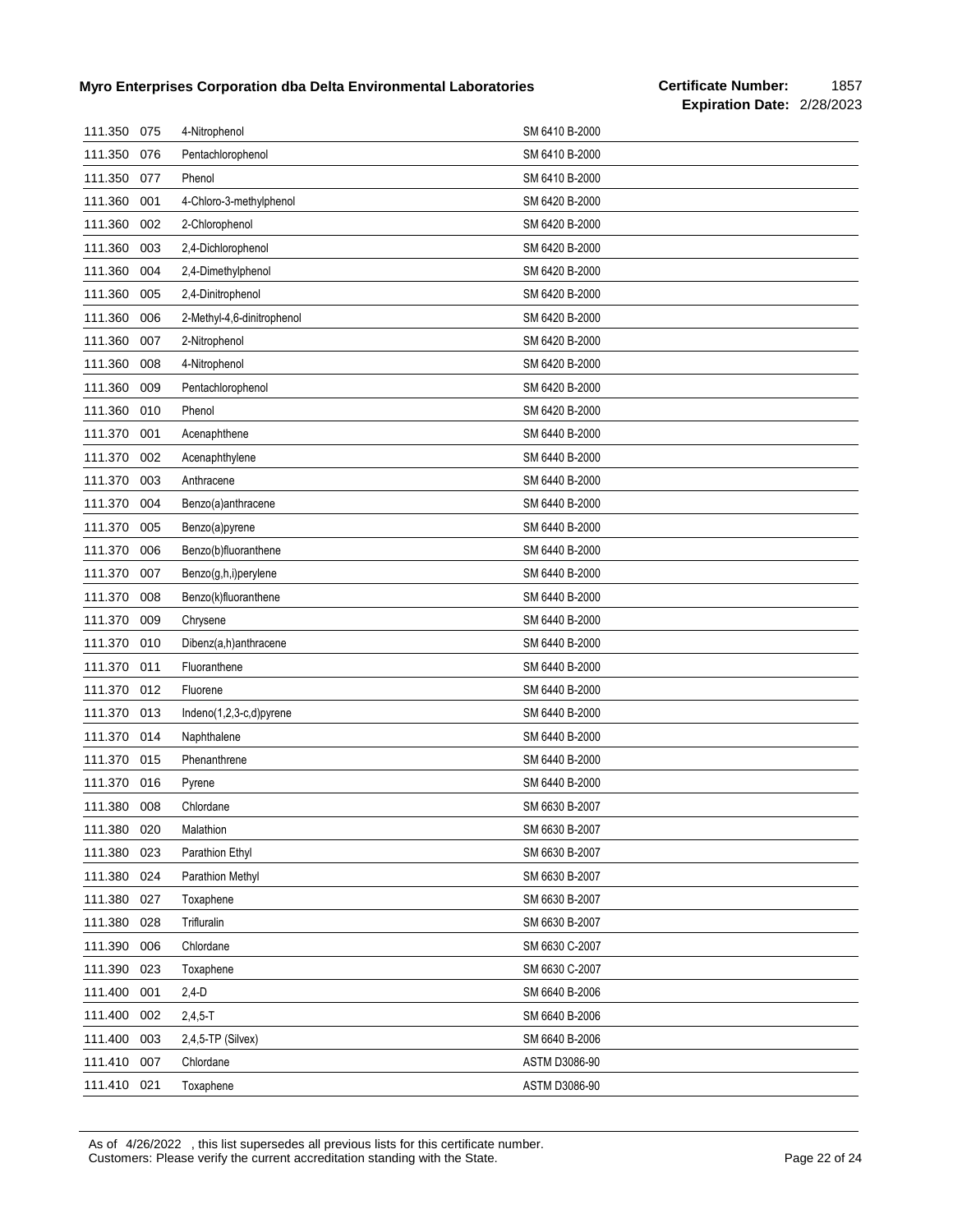| 111.420     | 001 | Acenaphthene                                                            | ASTM D4657-92(98) |
|-------------|-----|-------------------------------------------------------------------------|-------------------|
| 111.420     | 002 | Acenaphthylene                                                          | ASTM D4657-92(98) |
| 111.420     | 003 | Anthracene                                                              | ASTM D4657-92(98) |
| 111.420     | 004 | Benzo(a)anthracene                                                      | ASTM D4657-92(98) |
| 111.420     | 005 | Benzo(a)pyrene                                                          | ASTM D4657-92(98) |
| 111.420     | 006 | Benzo(b)fluoranthene                                                    | ASTM D4657-92(98) |
| 111.420     | 007 | Benzo(g,h,i)perylene                                                    | ASTM D4657-92(98) |
| 111.420     | 008 | Benzo(k)fluoranthene                                                    | ASTM D4657-92(98) |
| 111.420     | 009 | Chrysene                                                                | ASTM D4657-92(98) |
| 111.420     | 010 | Dibenz(a,h)anthracene                                                   | ASTM D4657-92(98) |
| 111.420     | 011 | Fluoranthene                                                            | ASTM D4657-92(98) |
| 111.420     | 012 | Fluorene                                                                | ASTM D4657-92(98) |
| 111.420     | 013 | Indeno(1,2,3-c,d)pyrene                                                 | ASTM D4657-92(98) |
| 111.420     | 014 | Naphthalene                                                             | ASTM D4657-92(98) |
| 111.420     | 015 | Phenanthrene                                                            | ASTM D4657-92(98) |
| 111.420     | 016 | Pyrene                                                                  | ASTM D4657-92(98) |
| 111.430     | 007 | Chlordane                                                               | ASTM D5812-96(02) |
| 111.430 021 |     | Toxaphene                                                               | ASTM D5812-96(02) |
|             |     | Field of Accreditation: 114 - Inorganic Constituents in Hazardous Waste |                   |
| 114.020     | 001 | Antimony                                                                | EPA 6020          |
| 114.020     | 002 | Arsenic                                                                 | EPA 6020          |
| 114.020     |     |                                                                         |                   |
|             | 003 | Barium                                                                  | EPA 6020          |
| 114.020     | 004 | Beryllium                                                               | EPA 6020          |
| 114.020     | 005 | Cadmium                                                                 | EPA 6020          |
| 114.020     | 006 | Chromium                                                                | EPA 6020          |
| 114.020     | 007 | Cobalt                                                                  | EPA 6020          |
| 114.020     | 008 | Copper                                                                  | EPA 6020          |
| 114.020     | 009 | Lead                                                                    | EPA 6020          |
| 114.020     | 010 | Molybdenum                                                              | EPA 6020          |
| 114.020 011 |     | Nickel                                                                  | EPA 6020          |
| 114.020 012 |     | Selenium                                                                | EPA 6020          |
| 114.020     | 013 | Silver                                                                  | EPA 6020          |
| 114.020     | 014 | Thallium                                                                | EPA 6020          |
| 114.020     | 015 | Vanadium                                                                | EPA 6020          |
| 114.020     | 016 | Zinc                                                                    | EPA 6020          |
| 114.041     | 001 | Arsenic                                                                 | EPA 7061 A        |
| 114.140     | 001 | Mercury                                                                 | EPA 7470 A        |
| 114.141     | 001 | Mercury                                                                 | EPA 7471 A        |
| 114.170     | 001 | Selenium                                                                | EPA 7740          |
| 114.171     | 001 | Selenium                                                                | EPA 7741 A        |
| 114.221     | 001 | Cyanide, Total                                                          | EPA 9012 A        |

As of 4/26/2022 , this list supersedes all previous lists for this certificate number. Customers: Please verify the current accreditation standing with the State. Customers: Please 23 of 24